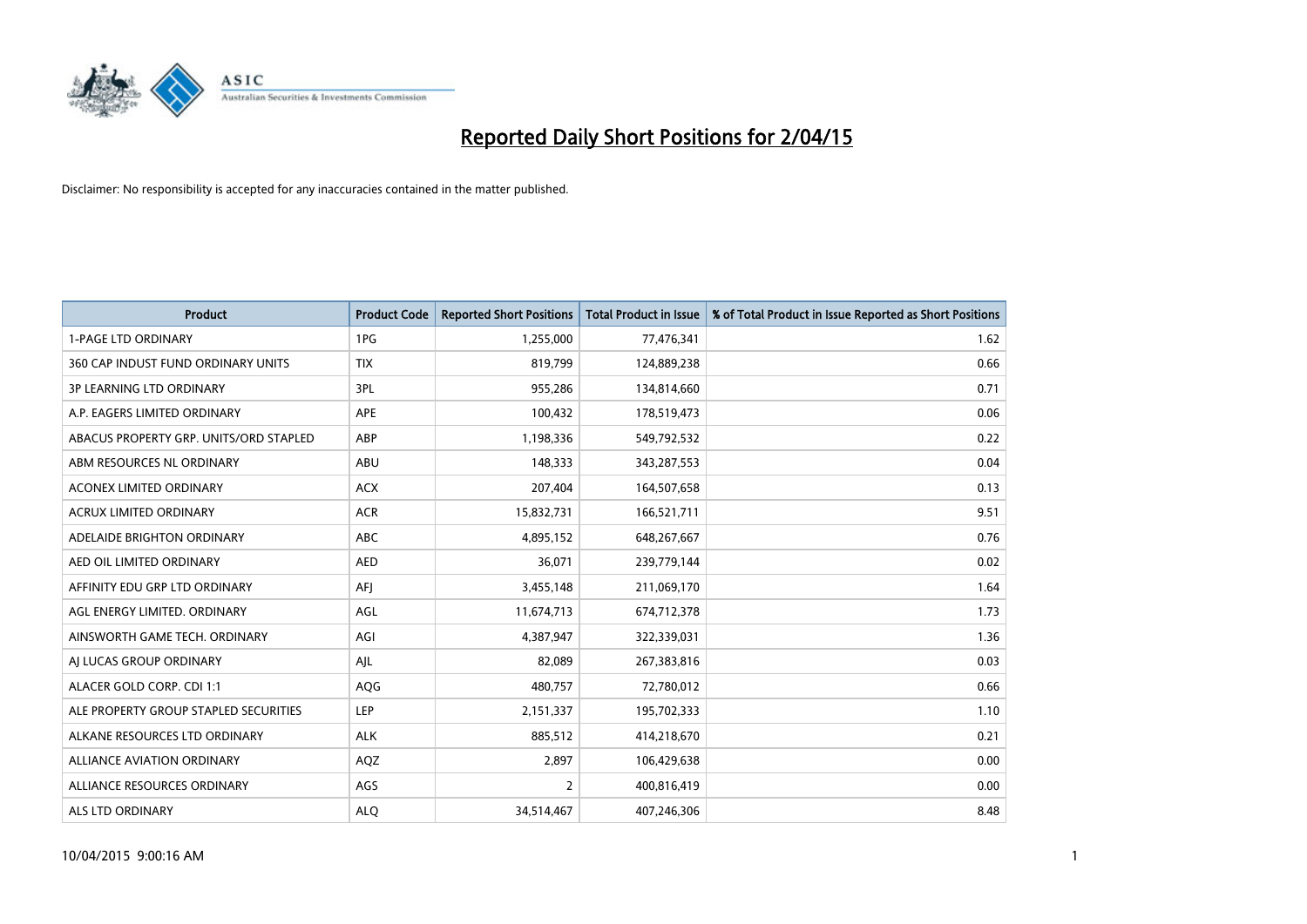

| <b>Product</b>                          | <b>Product Code</b> | <b>Reported Short Positions</b> | <b>Total Product in Issue</b> | % of Total Product in Issue Reported as Short Positions |
|-----------------------------------------|---------------------|---------------------------------|-------------------------------|---------------------------------------------------------|
| ALTIUM LIMITED ORDINARY                 | <b>ALU</b>          | 415,627                         | 129,272,762                   | 0.32                                                    |
| ALUMINA LIMITED ORDINARY                | AWC                 | 20,541,069                      | 2,806,225,615                 | 0.73                                                    |
| AMALGAMATED HOLDINGS ORDINARY           | AHD                 | 4.679                           | 157,983,073                   | 0.00                                                    |
| AMCOM TELECOMM. ORDINARY                | AMM                 | 5,042,049                       | 266,399,148                   | 1.89                                                    |
| AMCOR LIMITED ORDINARY                  | AMC                 | 4,307,597                       | 1,206,684,923                 | 0.36                                                    |
| AMP LIMITED ORDINARY                    | AMP                 | 6,833,347                       | 2,957,737,964                 | 0.23                                                    |
| ANSELL LIMITED ORDINARY                 | <b>ANN</b>          | 2,636,166                       | 153,139,924                   | 1.72                                                    |
| ANTARES ENERGY LTD ORDINARY             | AZZ                 | 269,382                         | 241,500,000                   | 0.11                                                    |
| ANZ BANKING GRP LTD ORDINARY            | ANZ                 | 17,705,785                      | 2,765,980,222                 | 0.64                                                    |
| APA GROUP STAPLED SECURITIES            | <b>APA</b>          | 9,222,728                       | 1,114,307,369                 | 0.83                                                    |
| APN NEWS & MEDIA ORDINARY               | <b>APN</b>          | 818,735                         | 1,029,041,356                 | 0.08                                                    |
| APN OUTDOOR GRP ORDINARY                | <b>APO</b>          | 185,502                         | 166,614,509                   | 0.11                                                    |
| AQUARIUS PLATINUM. ORDINARY             | <b>AOP</b>          | 2,706,983                       | 1,502,695,183                 | 0.18                                                    |
| ARAFURA RESOURCE LTD ORDINARY           | ARU                 | 2,000                           | 441,270,644                   | 0.00                                                    |
| ARB CORPORATION ORDINARY                | <b>ARP</b>          | 1,062,930                       | 79,156,214                    | 1.34                                                    |
| ARDENT LEISURE GROUP STAPLED SECURITIES | AAD                 | 11,235,784                      | 442,322,106                   | 2.54                                                    |
| ARENA REIT. STAPLED                     | <b>ARF</b>          | 452,146                         | 227,574,183                   | 0.20                                                    |
| ARISTOCRAT LEISURE ORDINARY             | <b>ALL</b>          | 732,020                         | 633,822,253                   | 0.12                                                    |
| ARRIUM LTD ORDINARY                     | ARI                 | 194,070,049                     | 2,937,293,755                 | 6.61                                                    |
| ASALEO CARE LIMITED ORDINARY            | AHY                 | 5,295,790                       | 603,469,434                   | 0.88                                                    |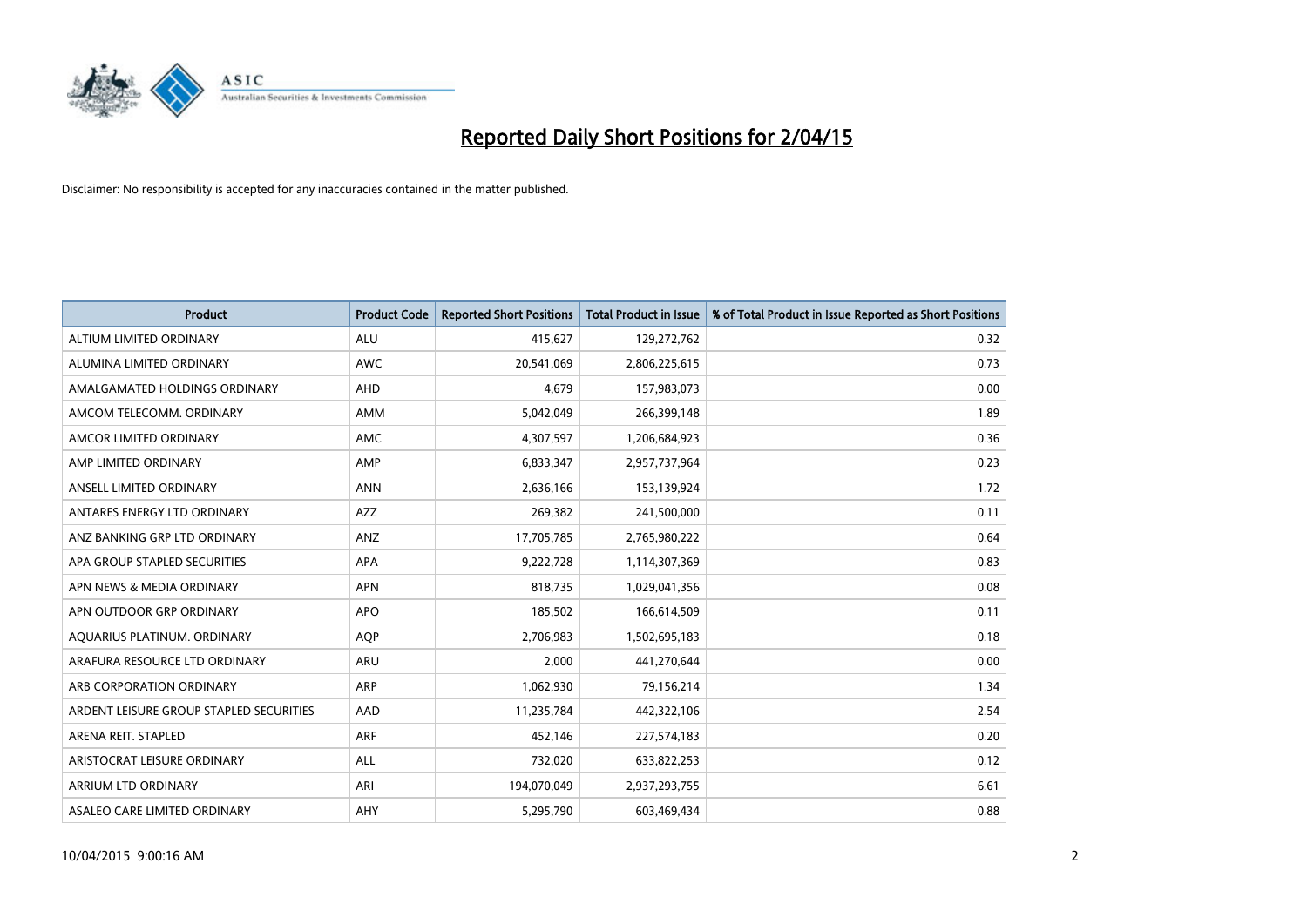

| <b>Product</b>                            | <b>Product Code</b> | <b>Reported Short Positions</b> | <b>Total Product in Issue</b> | % of Total Product in Issue Reported as Short Positions |
|-------------------------------------------|---------------------|---------------------------------|-------------------------------|---------------------------------------------------------|
| ASCIANO LIMITED ORDINARY                  | <b>AIO</b>          | 5,411,430                       | 975,385,664                   | 0.55                                                    |
| ASHLEY SERVICES GRP ORDINARY              | ASH                 | 498,972                         | 150,000,000                   | 0.33                                                    |
| ASPEN GROUP ORD/UNITS STAPLED             | APZ                 | 33,535                          | 113,183,450                   | 0.03                                                    |
| ASPIRE MINING LTD ORDINARY                | <b>AKM</b>          | 800,001                         | 703,463,306                   | 0.11                                                    |
| ASTRO JAP PROP GROUP STAPLED US PROHIBIT. | AJA                 | 93,426                          | 65,831,017                    | 0.14                                                    |
| ASX LIMITED ORDINARY                      | ASX                 | 3,836,889                       | 193,595,162                   | 1.98                                                    |
| ATLAS IRON LIMITED ORDINARY               | <b>AGO</b>          | 95,208,324                      | 919,475,619                   | 10.35                                                   |
| AUCKLAND INTERNATION ORDINARY             | AIA                 | 174,995                         | 1,190,484,097                 | 0.01                                                    |
| AURELIA METALS LTD ORDINARY               | AMI                 | 999                             | 387,295,188                   | 0.00                                                    |
| AURIZON HOLDINGS LTD ORDINARY             | AZJ                 | 5,232,437                       | 2,123,934,162                 | 0.25                                                    |
| AUSDRILL LIMITED ORDINARY                 | ASL                 | 17,719,234                      | 312,277,224                   | 5.67                                                    |
| AUSENCO LIMITED ORDINARY                  | AAX                 | 353,030                         | 168,449,799                   | 0.21                                                    |
| AUSNET SERVICES STAPLED SECURITIES        | <b>AST</b>          | 30,596,451                      | 3,466,913,009                 | 0.88                                                    |
| AUST CAREERS NETWORK ORDINARY             | ACO                 | 500,000                         | 83,748,775                    | 0.60                                                    |
| AUST INDUSTRIAL REIT UNIT                 | ANI                 | 41,020                          | 96,288,031                    | 0.04                                                    |
| AUST VINTAGE LTD ORDINARY                 | <b>AVG</b>          | 100,001                         | 232,141,382                   | 0.04                                                    |
| AUSTAL LIMITED ORDINARY                   | ASB                 | 266,408                         | 346,865,169                   | 0.08                                                    |
| AUSTBROKERS HOLDINGS ORDINARY             | <b>AUB</b>          | 79,987                          | 61,740,597                    | 0.13                                                    |
| AUSTEX OIL LIMITED ORDINARY               | <b>AOK</b>          | 62,000                          | 558,571,402                   | 0.01                                                    |
| AUSTIN ENGINEERING ORDINARY               | <b>ANG</b>          | 387,593                         | 84,274,004                    | 0.46                                                    |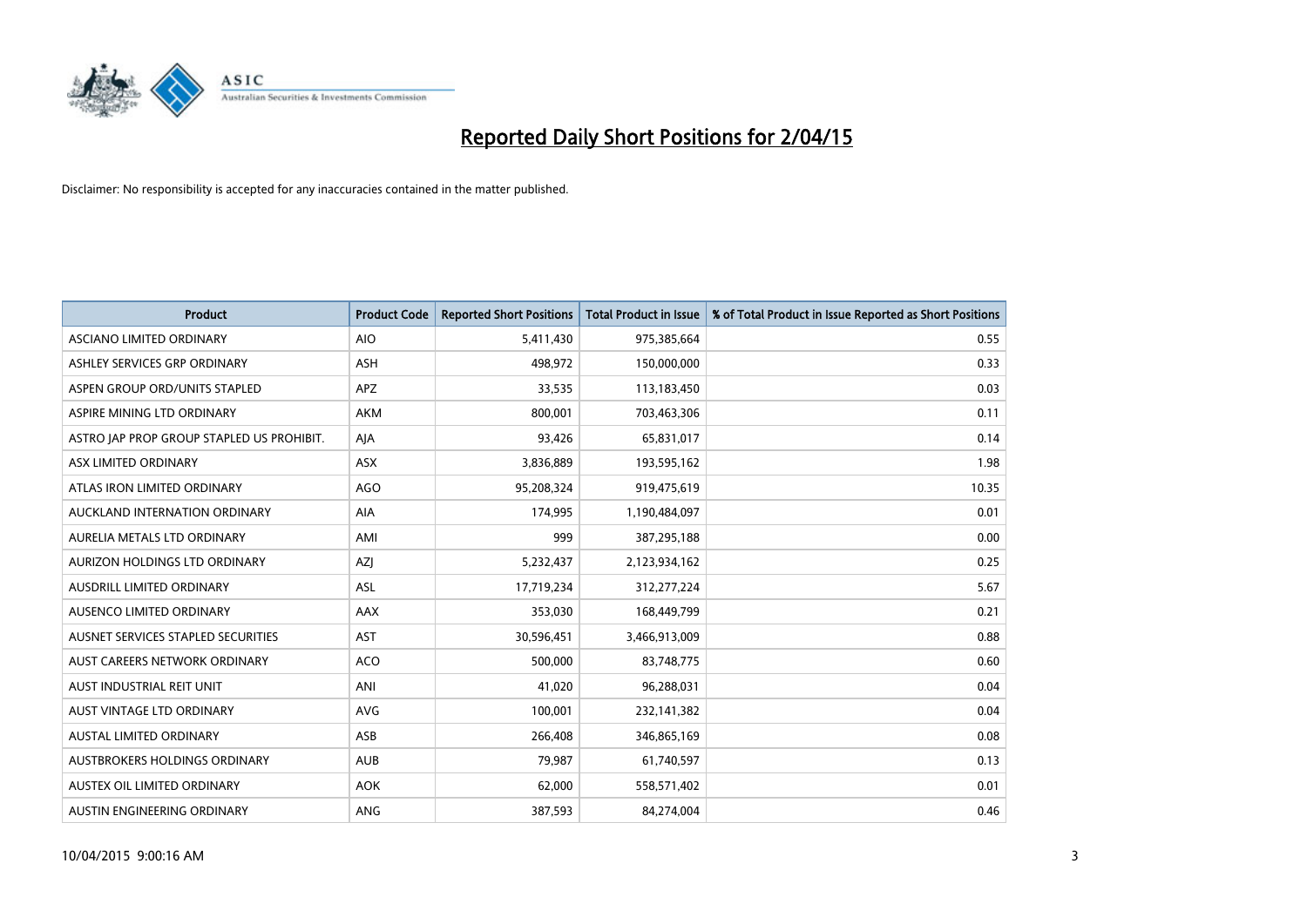

| <b>Product</b>                      | <b>Product Code</b> | <b>Reported Short Positions</b> | <b>Total Product in Issue</b> | % of Total Product in Issue Reported as Short Positions |
|-------------------------------------|---------------------|---------------------------------|-------------------------------|---------------------------------------------------------|
| <b>AUSTIN EXPLORATION ORDINARY</b>  | <b>AKK</b>          | 6,584,383                       | 332,607,790                   | 1.98                                                    |
| AUSTRALIAN AGRICULT. ORDINARY       | AAC                 | 6,935,852                       | 532,824,721                   | 1.30                                                    |
| AUSTRALIAN PHARM, ORDINARY          | API                 | 3,281,758                       | 488,115,883                   | 0.67                                                    |
| AUTOMOTIVE HOLDINGS ORDINARY        | AHE                 | 1,994,197                       | 306,437,941                   | 0.65                                                    |
| AVANCO RESOURCES LTD ORDINARY       | AVB                 | 1                               | 1,661,675,855                 | 0.00                                                    |
| AVEO GROUP STAPLED SECURITIES       | AOG                 | 488,014                         | 499,484,314                   | 0.10                                                    |
| AWE LIMITED ORDINARY                | <b>AWE</b>          | 36,628,205                      | 525,861,050                   | 6.97                                                    |
| AZONTO PET LTD ORDINARY             | APY                 | $\mathbf{1}$                    | 1,159,375,100                 | 0.00                                                    |
| AZUMAH RESOURCES ORDINARY           | <b>AZM</b>          | $\mathbf{1}$                    | 393,850,639                   | 0.00                                                    |
| <b>BANDANNA ENERGY ORDINARY</b>     | <b>BND</b>          | 17,540,654                      | 528,481,199                   | 3.32                                                    |
| BANK OF QUEENSLAND. ORDINARY        | <b>BOQ</b>          | 6,285,641                       | 366,982,047                   | 1.71                                                    |
| <b>BANNERMAN RESOURCES ORDINARY</b> | <b>BMN</b>          | 7,110                           | 339,718,258                   | 0.00                                                    |
| <b>BASE RES LIMITED ORDINARY</b>    | <b>BSE</b>          | 332,868                         | 563,902,771                   | 0.06                                                    |
| <b>BATHURST RES LTD. ORDINARY</b>   | <b>BRL</b>          | 207,998                         | 947,828,434                   | 0.02                                                    |
| <b>BC IRON LIMITED ORDINARY</b>     | <b>BCI</b>          | 10,549,696                      | 196,196,992                   | 5.38                                                    |
| BEACH ENERGY LIMITED ORDINARY       | <b>BPT</b>          | 47,683,306                      | 1,300,149,513                 | 3.67                                                    |
| BEACON LIGHTING GRP ORDINARY        | <b>BLX</b>          | 1,000                           | 215,075,927                   | 0.00                                                    |
| BEADELL RESOURCE LTD ORDINARY       | <b>BDR</b>          | 31,113,369                      | 798,657,280                   | 3.90                                                    |
| <b>BEGA CHEESE LTD ORDINARY</b>     | <b>BGA</b>          | 3,589,591                       | 152,602,945                   | 2.35                                                    |
| BENDIGO AND ADELAIDE ORDINARY       | <b>BEN</b>          | 14,933,862                      | 450,953,890                   | 3.31                                                    |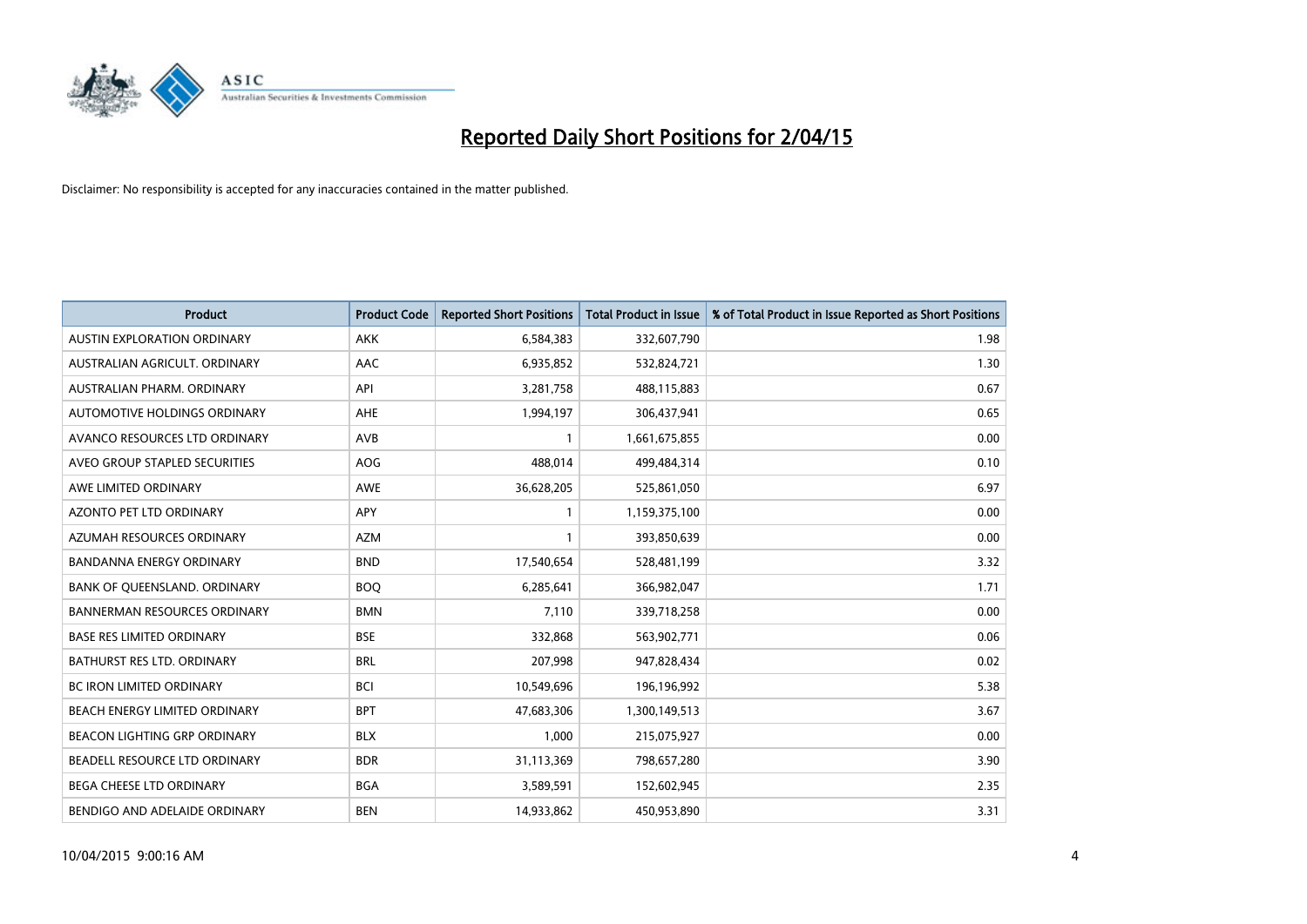

| <b>Product</b>                       | <b>Product Code</b> | <b>Reported Short Positions</b> | <b>Total Product in Issue</b> | % of Total Product in Issue Reported as Short Positions |
|--------------------------------------|---------------------|---------------------------------|-------------------------------|---------------------------------------------------------|
| BERKELEY RESOURCES ORDINARY          | <b>BKY</b>          | 77,000                          | 180,361,323                   | 0.04                                                    |
| BHP BILLITON LIMITED ORDINARY        | <b>BHP</b>          | 9,022,223                       | 3,211,691,105                 | 0.28                                                    |
| <b>BIGAIR GROUP LIMITED ORDINARY</b> | <b>BGL</b>          | 9,750                           | 174,826,438                   | 0.01                                                    |
| <b>BILLABONG ORDINARY</b>            | <b>BBG</b>          | 9,218,633                       | 990,370,034                   | 0.93                                                    |
| <b>BIONOMICS LIMITED ORDINARY</b>    | <b>BNO</b>          | 25,362                          | 417,777,937                   | 0.01                                                    |
| <b>BLACKHAM RESOURCES ORDINARY</b>   | <b>BLK</b>          | 1,688,683                       | 178,162,680                   | 0.95                                                    |
| <b>BLUE ENERGY LIMITED ORDINARY</b>  | <b>BUL</b>          | 50,000                          | 1,140,993,237                 | 0.00                                                    |
| <b>BLUESCOPE STEEL LTD ORDINARY</b>  | <b>BSL</b>          | 5,277,730                       | 565,225,282                   | 0.93                                                    |
| <b>BOART LONGYEAR ORDINARY</b>       | <b>BLY</b>          | 10,508,841                      | 930,864,944                   | 1.13                                                    |
| <b>BORA BORA RESOURCES ORDINARY</b>  | <b>BBR</b>          | 247,808                         | 35,970,000                    | 0.69                                                    |
| <b>BORAL LIMITED, ORDINARY</b>       | <b>BLD</b>          | 10,569,668                      | 782,736,249                   | 1.35                                                    |
| <b>BRADKEN LIMITED ORDINARY</b>      | <b>BKN</b>          | 4,904,547                       | 171,027,249                   | 2.87                                                    |
| <b>BRAMBLES LIMITED ORDINARY</b>     | <b>BXB</b>          | 14,944,609                      | 1,566,865,676                 | 0.95                                                    |
| <b>BREVILLE GROUP LTD ORDINARY</b>   | <b>BRG</b>          | 3,985,377                       | 130,095,322                   | 3.06                                                    |
| <b>BRICKWORKS LIMITED ORDINARY</b>   | <b>BKW</b>          | 18,848                          | 148,403,478                   | 0.01                                                    |
| BT INVESTMENT MNGMNT ORDINARY        | <b>BTT</b>          | 225,627                         | 292,408,424                   | 0.08                                                    |
| <b>BURSON GROUP LTD ORDINARY</b>     | <b>BAP</b>          | 80,522                          | 163,585,666                   | 0.05                                                    |
| <b>BURU ENERGY ORDINARY</b>          | <b>BRU</b>          | 14,537,474                      | 339,997,078                   | 4.28                                                    |
| <b>BWP TRUST ORDINARY UNITS</b>      | <b>BWP</b>          | 17,885,114                      | 642,383,803                   | 2.78                                                    |
| CABCHARGE AUSTRALIA ORDINARY         | CAB                 | 8,180,733                       | 120,430,683                   | 6.79                                                    |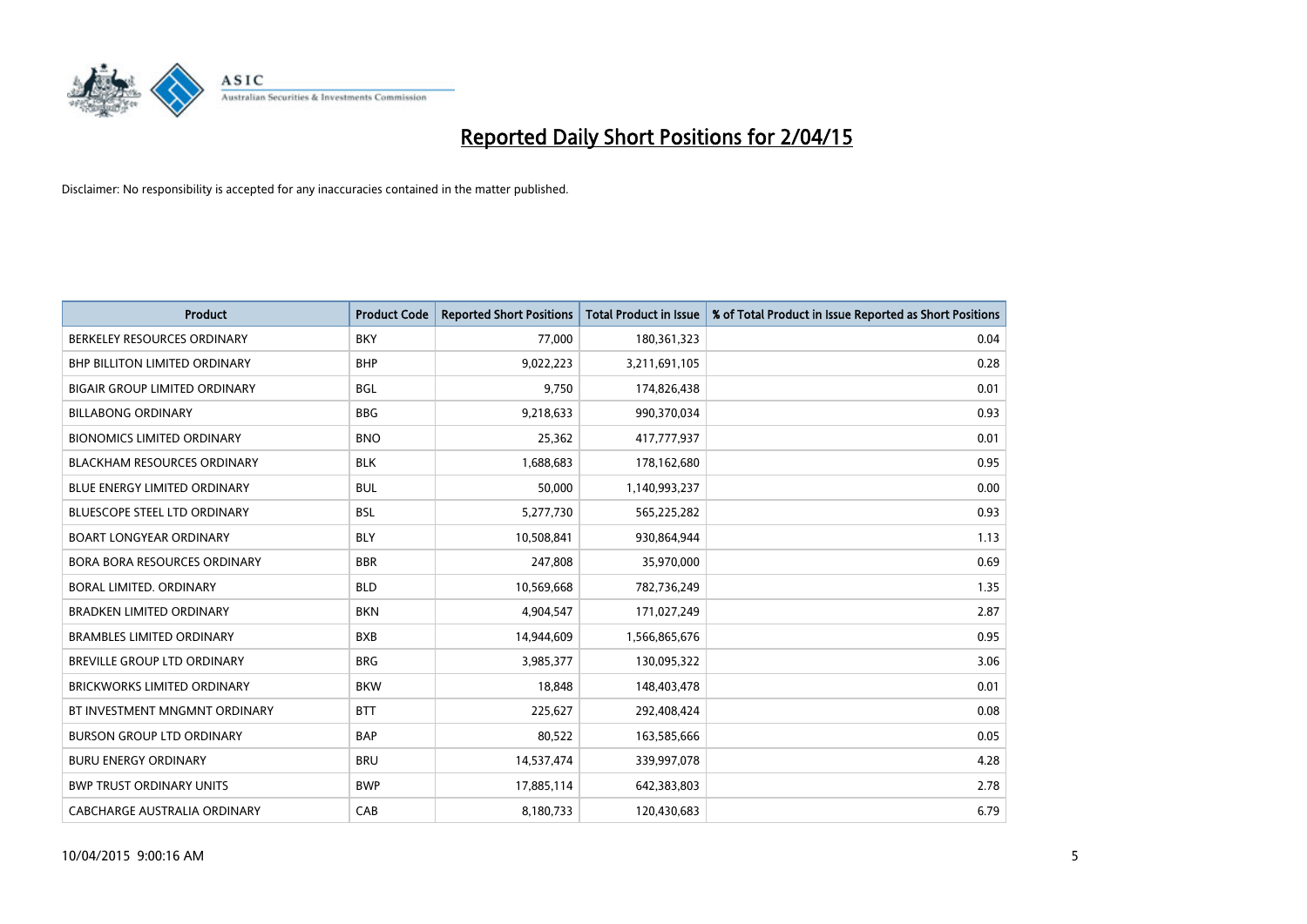

| <b>Product</b>                          | <b>Product Code</b> | <b>Reported Short Positions</b> | <b>Total Product in Issue</b> | % of Total Product in Issue Reported as Short Positions |
|-----------------------------------------|---------------------|---------------------------------|-------------------------------|---------------------------------------------------------|
| <b>CADENCE CAPITAL ORDINARY</b>         | <b>CDM</b>          | 170,000                         | 222,213,214                   | 0.08                                                    |
| CALTEX AUSTRALIA ORDINARY               | <b>CTX</b>          | 762,122                         | 270,000,000                   | 0.28                                                    |
| CAPE LAMBERT RES LTD ORDINARY           | <b>CFE</b>          | 280,137                         | 626,686,586                   | 0.04                                                    |
| <b>CAPITOL HEALTH ORDINARY</b>          | CAJ                 | 1,260,652                       | 522,280,212                   | 0.24                                                    |
| <b>CARDNO LIMITED ORDINARY</b>          | CDD                 | 17,664,900                      | 164,564,684                   | 10.73                                                   |
| CARNARVON PETROLEUM ORDINARY            | <b>CVN</b>          | 2,147,257                       | 988,300,069                   | 0.22                                                    |
| <b>CARNEGIE WAVE ENERGY ORDINARY</b>    | <b>CWE</b>          | 62,500                          | 1,755,818,210                 | 0.00                                                    |
| CARSALES.COM LTD. ORDINARY              | <b>CAR</b>          | 8,310,197                       | 239,577,816                   | 3.47                                                    |
| <b>CASH CONVERTERS ORDINARY</b>         | CCV                 | 8,245,527                       | 478,876,525                   | 1.72                                                    |
| CEDAR WOODS PROP. ORDINARY              | <b>CWP</b>          | 241,542                         | 78,336,371                    | 0.31                                                    |
| CENTRAL PETROLEUM ORDINARY              | <b>CTP</b>          | 11,000                          | 368,718,957                   | 0.00                                                    |
| CENTURIA METRO REIT STAPLED             | <b>CMA</b>          | 698,404                         | 71,500,158                    | 0.98                                                    |
| CHALLENGER LIMITED ORDINARY             | <b>CGF</b>          | 401,879                         | 569,725,821                   | 0.07                                                    |
| CHANDLER MACLEOD LTD ORDINARY           | <b>CMG</b>          | 101,914                         | 547,985,086                   | 0.02                                                    |
| CHARTER HALL GROUP STAPLED US PROHIBIT. | CHC                 | 3,583,856                       | 359,342,032                   | 1.00                                                    |
| <b>CHARTER HALL RETAIL UNITS</b>        | <b>COR</b>          | 9,396,422                       | 375,554,374                   | 2.50                                                    |
| <b>CHORUS LIMITED ORDINARY</b>          | <b>CNU</b>          | 106,823                         | 396,369,767                   | 0.03                                                    |
| CLEARVIEW WEALTH LTD ORDINARY           | <b>CVW</b>          | 8,745                           | 582,982,182                   | 0.00                                                    |
| CLINUVEL PHARMACEUT, ORDINARY           | <b>CUV</b>          | 10,201                          | 44,554,787                    | 0.02                                                    |
| COAL OF AFRICA LTD ORDINARY             | <b>CZA</b>          | 426                             | 1,599,568,613                 | 0.00                                                    |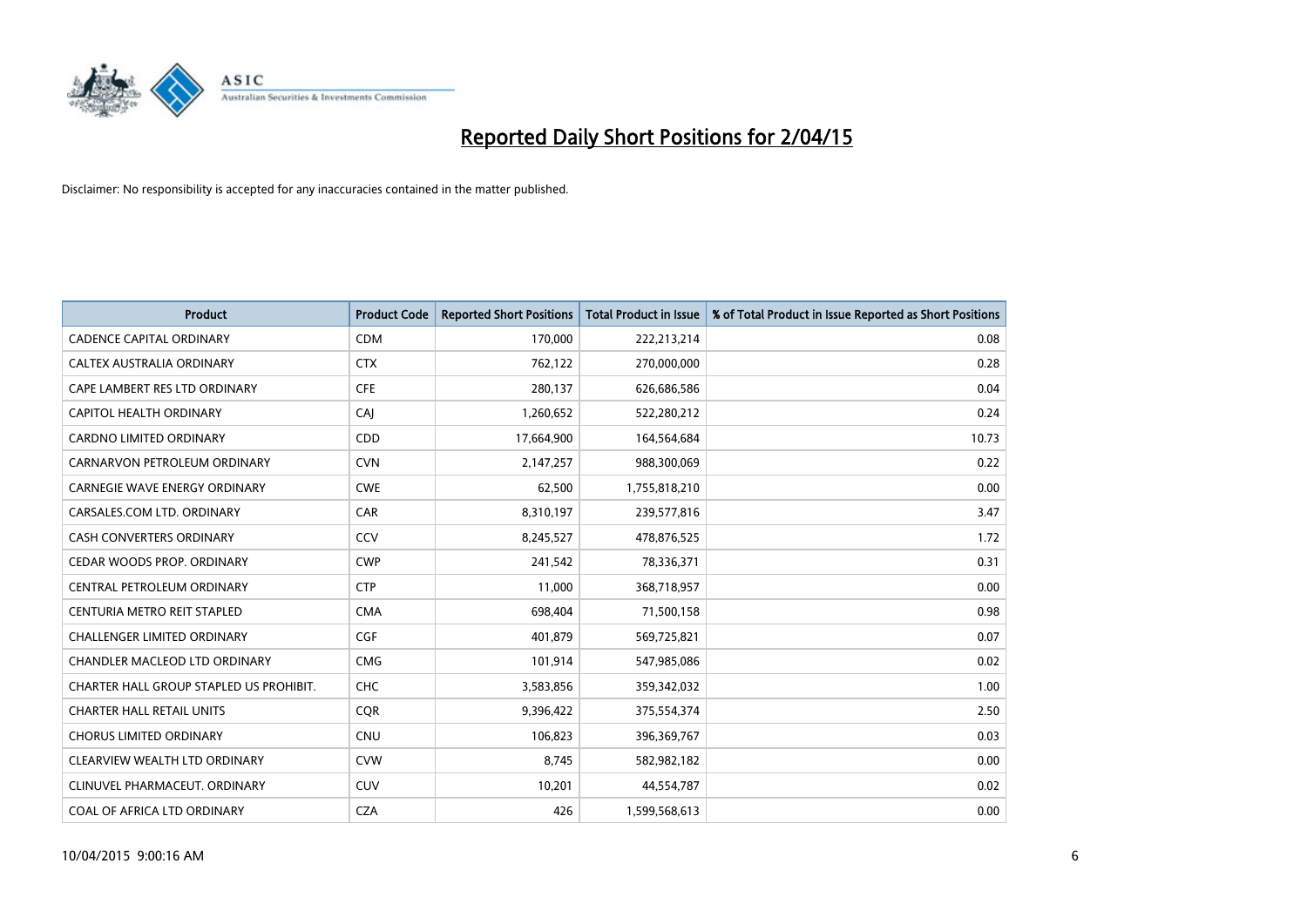

| <b>Product</b>                       | <b>Product Code</b> | <b>Reported Short Positions</b> | <b>Total Product in Issue</b> | % of Total Product in Issue Reported as Short Positions |
|--------------------------------------|---------------------|---------------------------------|-------------------------------|---------------------------------------------------------|
| <b>COALSPUR MINES LTD ORDINARY</b>   | <b>CPL</b>          | 8,480                           | 641,544,455                   | 0.00                                                    |
| COCA-COLA AMATIL ORDINARY            | <b>CCL</b>          | 18,238,561                      | 763,590,249                   | 2.39                                                    |
| <b>COCHLEAR LIMITED ORDINARY</b>     | <b>COH</b>          | 3,307,458                       | 57,081,775                    | 5.79                                                    |
| <b>COCKATOO COAL ORDINARY</b>        | <b>COK</b>          | 167,987                         | 67,034,894,842                | 0.00                                                    |
| <b>CODAN LIMITED ORDINARY</b>        | <b>CDA</b>          | 2,461                           | 177,063,244                   | 0.00                                                    |
| <b>COFFEY INTERNATIONAL ORDINARY</b> | <b>COF</b>          | 6,075                           | 255,833,165                   | 0.00                                                    |
| <b>COLLECTION HOUSE ORDINARY</b>     | <b>CLH</b>          | 1,448,042                       | 131,199,651                   | 1.10                                                    |
| <b>COLLINS FOODS LTD ORDINARY</b>    | <b>CKF</b>          | 3,915                           | 93,000,003                    | 0.00                                                    |
| COMMONWEALTH BANK, ORDINARY          | <b>CBA</b>          | 10,521,946                      | 1,621,319,194                 | 0.65                                                    |
| <b>COMPASS RESOURCES ORDINARY</b>    | <b>CMR</b>          | 7,472                           | 1,403,744,100                 | 0.00                                                    |
| COMPUTERSHARE LTD ORDINARY           | <b>CPU</b>          | 4,699,827                       | 556,203,079                   | 0.84                                                    |
| <b>COOPER ENERGY LTD ORDINARY</b>    | <b>COE</b>          | 19,000                          | 331,905,323                   | 0.01                                                    |
| CORP TRAVEL LIMITED ORDINARY         | <b>CTD</b>          | 1,481,373                       | 96,993,355                    | 1.53                                                    |
| <b>COVATA LTD ORDINARY</b>           | <b>CVT</b>          | 92,872                          | 377,451,820                   | 0.02                                                    |
| <b>COVENTRY GROUP ORDINARY</b>       | <b>CYG</b>          | 100,000                         | 37,836,479                    | 0.26                                                    |
| COVER-MORE GRP LTD ORDINARY          | <b>CVO</b>          | 10,724,449                      | 317,750,000                   | 3.38                                                    |
| <b>CREDIT CORP GROUP ORDINARY</b>    | <b>CCP</b>          | 264,079                         | 46,296,407                    | 0.57                                                    |
| CROMWELL PROP STAPLED SECURITIES     | <b>CMW</b>          | 41,664,157                      | 1,737,728,114                 | 2.40                                                    |
| CROWN RESORTS LTD ORDINARY           | <b>CWN</b>          | 13,710,690                      | 728,394,185                   | 1.88                                                    |
| <b>CSG LIMITED ORDINARY</b>          | <b>CSV</b>          | 512,529                         | 284,148,839                   | 0.18                                                    |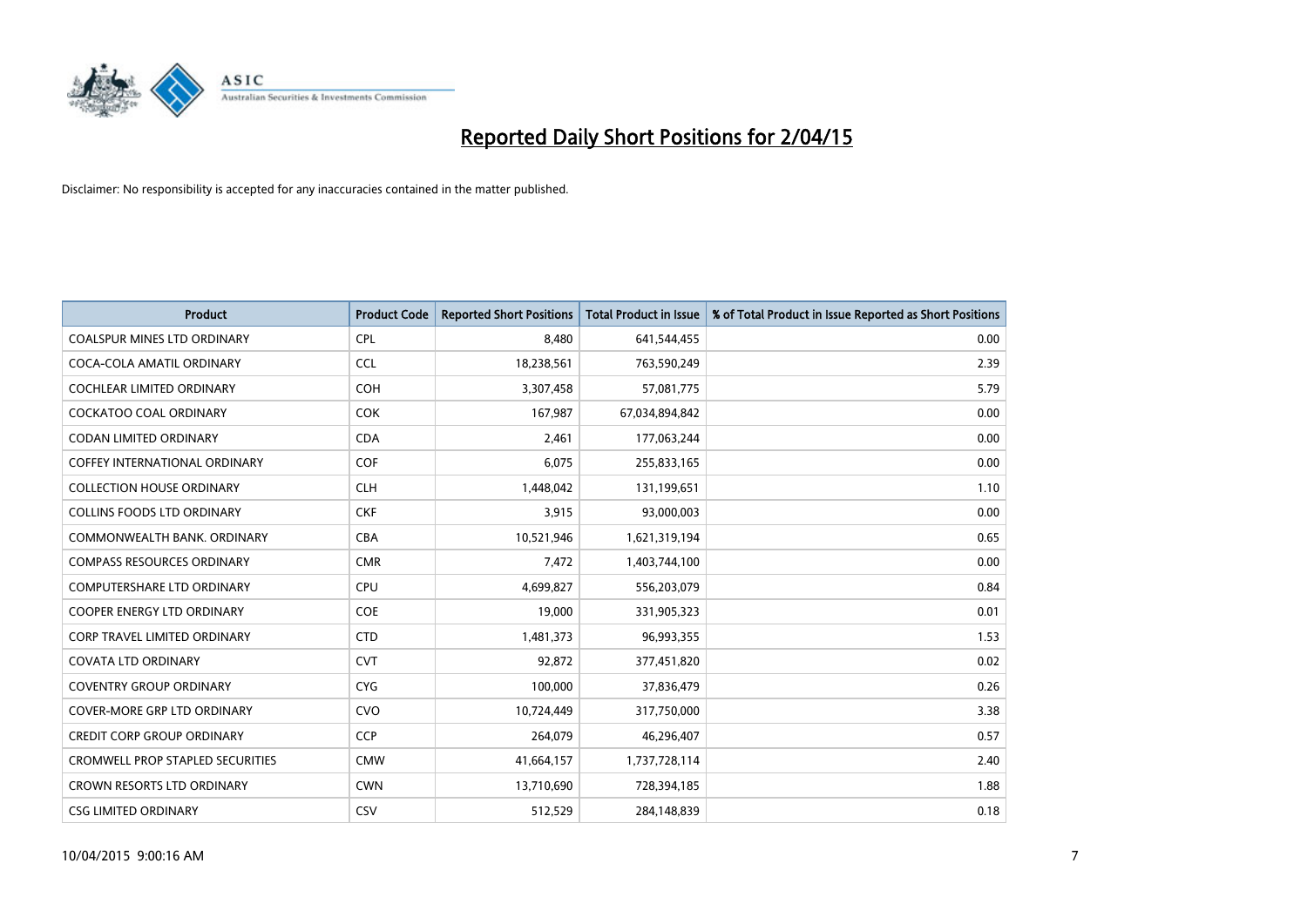

| <b>Product</b>                     | <b>Product Code</b> | <b>Reported Short Positions</b> | <b>Total Product in Issue</b> | % of Total Product in Issue Reported as Short Positions |
|------------------------------------|---------------------|---------------------------------|-------------------------------|---------------------------------------------------------|
| <b>CSL LIMITED ORDINARY</b>        | <b>CSL</b>          | 772,102                         | 470,061,097                   | 0.16                                                    |
| <b>CSR LIMITED ORDINARY</b>        | <b>CSR</b>          | 8,164,856                       | 506,000,315                   | 1.61                                                    |
| <b>CUDECO LIMITED ORDINARY</b>     | CDU                 | 8,847,527                       | 248,722,167                   | 3.56                                                    |
| DECMIL GROUP LIMITED ORDINARY      | <b>DCG</b>          | 765,111                         | 168,607,794                   | 0.45                                                    |
| DEEP YELLOW LIMITED ORDINARY       | <b>DYL</b>          | 1,002                           | 1,906,513,081                 | 0.00                                                    |
| DEVINE LIMITED ORDINARY            | <b>DVN</b>          | 1,548                           | 158,730,556                   | 0.00                                                    |
| DEXUS PROPERTY GROUP STAPLED UNITS | <b>DXS</b>          | 3,432,732                       | 905,531,797                   | 0.38                                                    |
| DICK SMITH HLDGS ORDINARY          | <b>DSH</b>          | 17,388,181                      | 236,511,364                   | 7.35                                                    |
| DISCOVERY METALS LTD ORDINARY      | <b>DML</b>          | 365,417                         | 644,039,581                   | 0.06                                                    |
| DOMINO PIZZA ENTERPR ORDINARY      | <b>DMP</b>          | 1,202,928                       | 86,560,773                    | 1.39                                                    |
| DONACO INTERNATIONAL ORDINARY      | <b>DNA</b>          | 14,081,097                      | 683,444,791                   | 2.06                                                    |
| DOWNER EDI LIMITED ORDINARY        | <b>DOW</b>          | 19,599,963                      | 435,399,975                   | 4.50                                                    |
| DRILLSEARCH ENERGY ORDINARY        | <b>DLS</b>          | 8,814,721                       | 461,101,450                   | 1.91                                                    |
| DUET GROUP STAPLED US PROHIBIT.    | <b>DUE</b>          | 26,606,149                      | 1,493,678,915                 | 1.78                                                    |
| DULUXGROUP LIMITED ORDINARY        | <b>DLX</b>          | 1,011,474                       | 388,543,268                   | 0.26                                                    |
| ECHO ENTERTAINMENT ORDINARY        | EGP                 | 5,035,818                       | 825,672,730                   | 0.61                                                    |
| ELDERS LIMITED ORDINARY            | <b>ELD</b>          | 715,441                         | 83,734,671                    | 0.85                                                    |
| <b>EMECO HOLDINGS ORDINARY</b>     | <b>EHL</b>          | 13,072,966                      | 599,675,707                   | 2.18                                                    |
| <b>ENDEAVOUR MIN CORP CDI 1:1</b>  | <b>EVR</b>          | 5,707                           | 46,243,293                    | 0.01                                                    |
| ENERGY RESOURCES ORDINARY 'A'      | ERA                 | 10,837,897                      | 517,725,062                   | 2.09                                                    |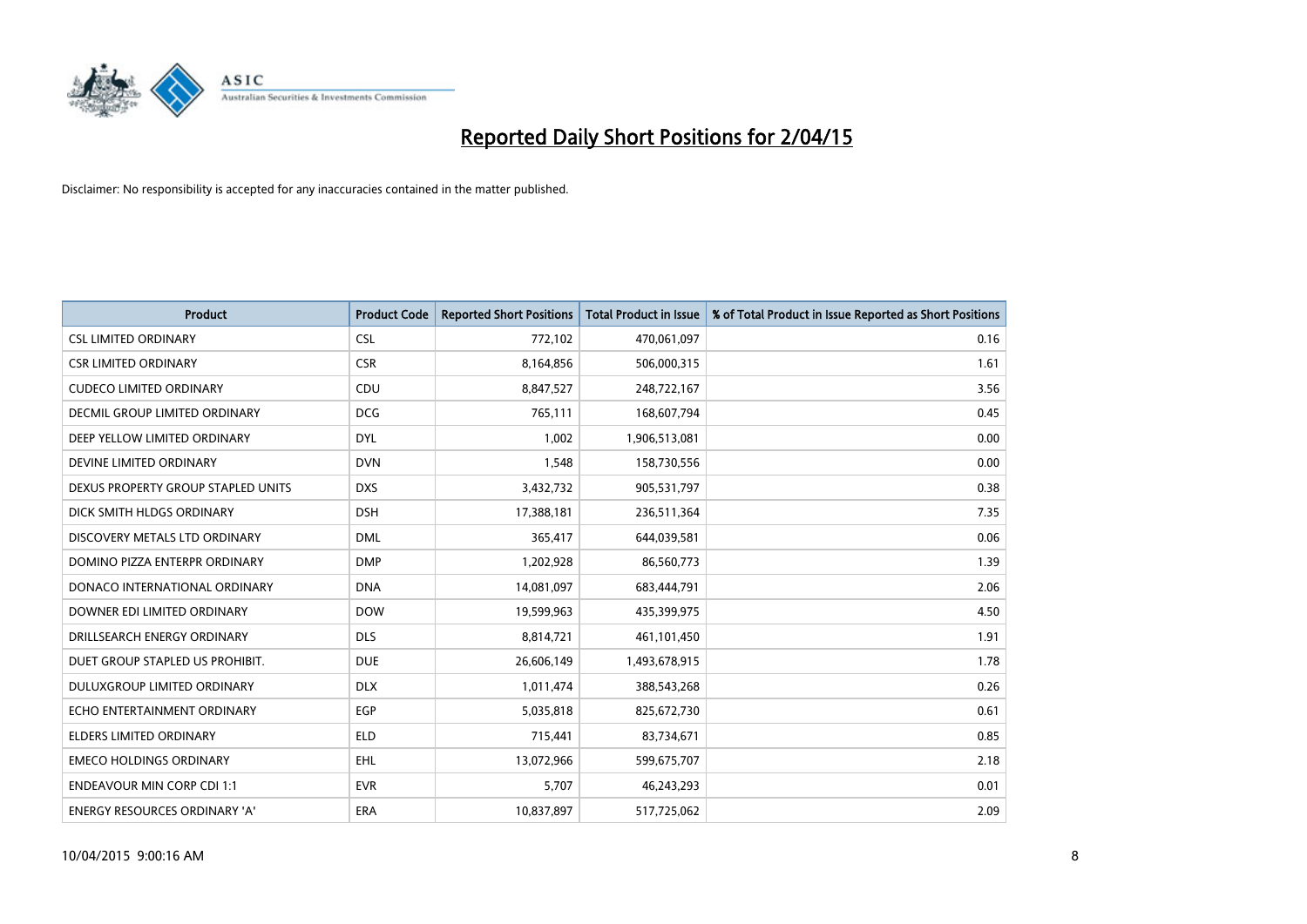

| <b>Product</b>                         | <b>Product Code</b> | <b>Reported Short Positions</b> | <b>Total Product in Issue</b> | % of Total Product in Issue Reported as Short Positions |
|----------------------------------------|---------------------|---------------------------------|-------------------------------|---------------------------------------------------------|
| <b>ENERGY WORLD CORPOR, ORDINARY</b>   | <b>EWC</b>          | 43,491,125                      | 1,734,166,672                 | 2.51                                                    |
| <b>ENSOGO LIMITED ORDINARY</b>         | E88                 | 212,387                         | 485,613,903                   | 0.04                                                    |
| EQUITY TRUSTEES ORDINARY               | EQT                 | 48,807                          | 19,272,426                    | 0.25                                                    |
| ERM POWER LIMITED ORDINARY             | EPW                 | 109,480                         | 241,689,186                   | 0.05                                                    |
| ESTIA HEALTH LTD ORDINARY              | <b>EHE</b>          | 1,523,154                       | 180,885,580                   | 0.84                                                    |
| EVOLUTION MINING LTD ORDINARY          | <b>EVN</b>          | 3,446,859                       | 716,762,574                   | 0.48                                                    |
| FAIRFAX MEDIA LTD ORDINARY             | <b>FXI</b>          | 32,354,791                      | 2,420,475,546                 | 1.34                                                    |
| FANTASTIC HOLDINGS ORDINARY            | <b>FAN</b>          | 12                              | 103,257,398                   | 0.00                                                    |
| <b>FAR LTD ORDINARY</b>                | <b>FAR</b>          | 8,463,052                       | 3,127,058,427                 | 0.27                                                    |
| FEDERATION CNTRES ORD/UNIT STAPLED SEC | FDC                 | 4,181,444                       | 1,427,641,565                 | 0.29                                                    |
| FINBAR GROUP LIMITED ORDINARY          | FRI                 | 21,001                          | 228,394,946                   | 0.01                                                    |
| FISHER & PAYKEL H. ORDINARY            | <b>FPH</b>          | 210,479                         | 557,940,257                   | 0.04                                                    |
| FLEETWOOD CORP ORDINARY                | <b>FWD</b>          | 1,140,021                       | 61,039,412                    | 1.87                                                    |
| FLETCHER BUILDING ORDINARY             | <b>FBU</b>          | 1,782,000                       | 687,854,788                   | 0.26                                                    |
| FLEXIGROUP LIMITED ORDINARY            | <b>FXL</b>          | 6,350,477                       | 304,149,707                   | 2.09                                                    |
| FLIGHT CENTRE TRAVEL ORDINARY          | <b>FLT</b>          | 10,609,098                      | 100,795,991                   | 10.53                                                   |
| FLINDERS MINES LTD ORDINARY            | <b>FMS</b>          | 164,998                         | 2,762,995,689                 | 0.01                                                    |
| <b>FOCUS MINERALS LTD ORDINARY</b>     | <b>FML</b>          | 1,936,219                       | 9,137,375,877                 | 0.02                                                    |
| FOLKESTONE EDU TRUST UNITS             | FET.                | 370,165                         | 244,378,866                   | 0.15                                                    |
| FONTERRA SHARE FUND ORDINARY UNITS     | FSF                 | 121,499                         | 120,653,436                   | 0.10                                                    |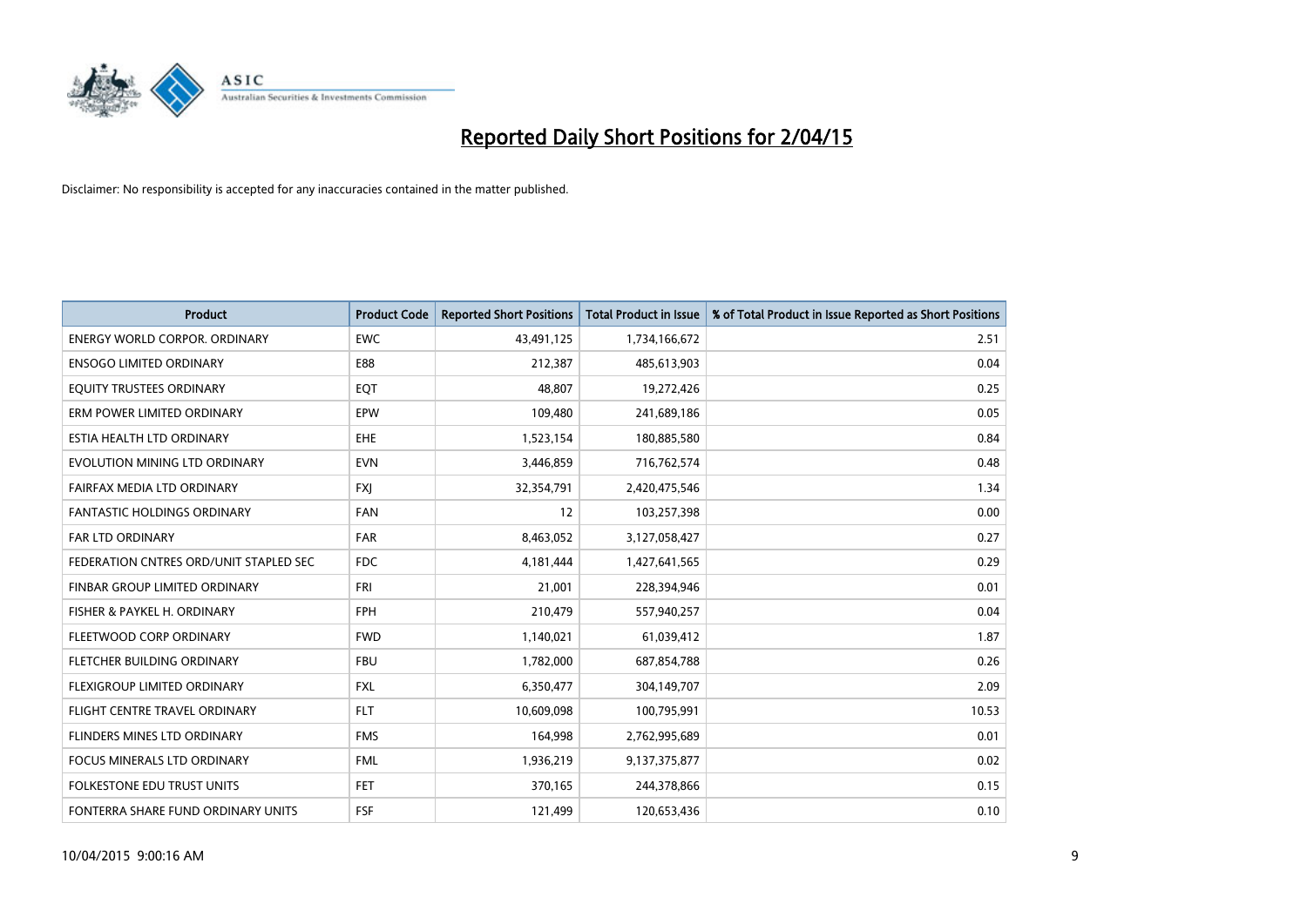

| <b>Product</b>                             | <b>Product Code</b> | <b>Reported Short Positions</b> | <b>Total Product in Issue</b> | % of Total Product in Issue Reported as Short Positions |
|--------------------------------------------|---------------------|---------------------------------|-------------------------------|---------------------------------------------------------|
| FORTESCUE METALS GRP ORDINARY              | <b>FMG</b>          | 390,861,890                     | 3,113,798,151                 | 12.55                                                   |
| FREEDOM FOOD LTD ORDINARY                  | <b>FNP</b>          | 22,598                          | 153,356,329                   | 0.01                                                    |
| <b>G.U.D. HOLDINGS ORDINARY</b>            | GUD                 | 1,887,743                       | 70,939,492                    | 2.66                                                    |
| <b>G8 EDUCATION LIMITED ORDINARY</b>       | <b>GEM</b>          | 12,738,257                      | 359,151,207                   | 3.55                                                    |
| <b>GALAXY RESOURCES ORDINARY</b>           | <b>GXY</b>          | 831,022                         | 1,064,783,990                 | 0.08                                                    |
| <b>GBST HOLDINGS., ORDINARY</b>            | <b>GBT</b>          | 476,160                         | 66,561,725                    | 0.72                                                    |
| <b>GDI PROPERTY GRP STAPLED SECURITIES</b> | <b>GDI</b>          | 1,929,106                       | 567,575,025                   | 0.34                                                    |
| <b>GENESIS ENERGY LTD ORDINARY</b>         | <b>GNE</b>          | 116,371                         | 1,000,000,000                 | 0.01                                                    |
| <b>GENETIC TECHNOLOGIES ORDINARY</b>       | <b>GTG</b>          | 15,241,500                      | 1,714,191,631                 | 0.89                                                    |
| <b>GENTRACK GROUP LTD ORDINARY</b>         | <b>GTK</b>          | 3,000                           | 72,699,510                    | 0.00                                                    |
| <b>GENWORTH MORTGAGE ORDINARY</b>          | <b>GMA</b>          | 16,612,106                      | 650,000,000                   | 2.56                                                    |
| <b>GEODYNAMICS LIMITED ORDINARY</b>        | GDY                 | 500                             | 435,880,130                   | 0.00                                                    |
| <b>GINDALBIE METALS LTD ORDINARY</b>       | GBG                 | 9,098,268                       | 1,495,448,025                 | 0.61                                                    |
| <b>GOLD ROAD RES LTD ORDINARY</b>          | GOR                 | 1,587,723                       | 594,881,822                   | 0.27                                                    |
| <b>GOODMAN GROUP STAPLED</b>               | <b>GMG</b>          | 4,901,867                       | 1,753,035,922                 | 0.28                                                    |
| <b>GPT GROUP STAPLED SEC.</b>              | GPT                 | 10,031,018                      | 1,777,579,081                 | 0.56                                                    |
| <b>GPT METRO OFFICE FND UNITS</b>          | <b>GMF</b>          | 1,383,525                       | 127,600,500                   | 1.08                                                    |
| <b>GRAINCORP LIMITED A CLASS ORDINARY</b>  | <b>GNC</b>          | 12,202,234                      | 228,855,628                   | 5.33                                                    |
| <b>GREENCROSS LIMITED ORDINARY</b>         | <b>GXL</b>          | 1,822,000                       | 112,478,993                   | 1.62                                                    |
| <b>GREENLAND MIN EN LTD ORDINARY</b>       | GGG                 | 4,038,000                       | 683,080,555                   | 0.59                                                    |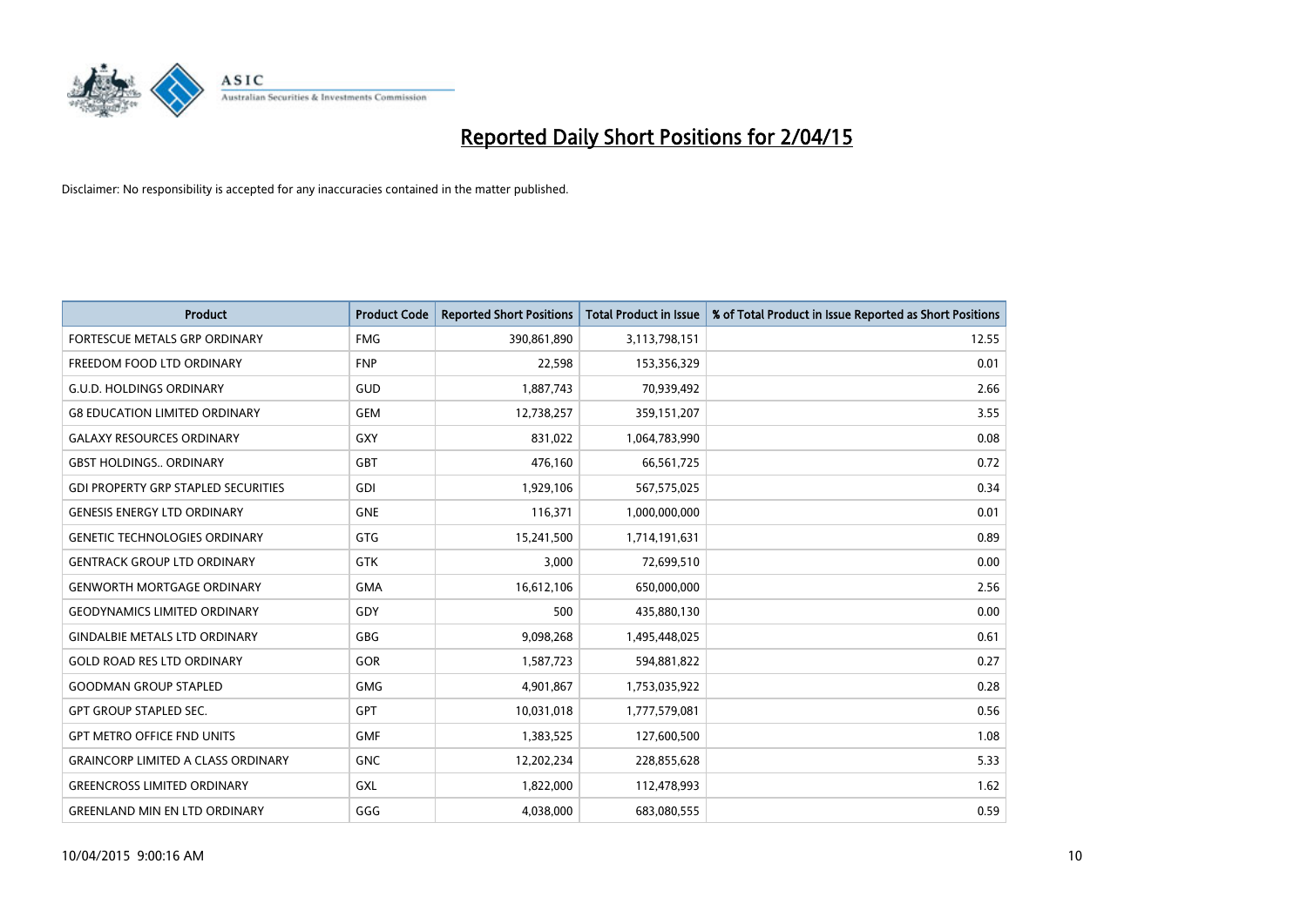

| <b>Product</b>                                   | <b>Product Code</b> | <b>Reported Short Positions</b> | <b>Total Product in Issue</b> | % of Total Product in Issue Reported as Short Positions |
|--------------------------------------------------|---------------------|---------------------------------|-------------------------------|---------------------------------------------------------|
| <b>GREENLAND MIN EN LTD RIGHTS 26-JUN-14</b>     | GGGR                | 3.842                           | 88,685,050                    | 0.00                                                    |
| <b>GROWTHPOINT PROPERTY ORD/UNIT STAPLED SEC</b> | GOZ                 | 748,480                         | 569,027,781                   | 0.13                                                    |
| <b>GRYPHON MINERALS LTD ORDINARY</b>             | GRY                 | 1,230,583                       | 401,290,987                   | 0.31                                                    |
| <b>GWA GROUP LTD ORDINARY</b>                    | <b>GWA</b>          | 15,998,811                      | 306,533,770                   | 5.22                                                    |
| HANSEN TECHNOLOGIES ORDINARY                     | <b>HSN</b>          | 484,313                         | 163,486,337                   | 0.30                                                    |
| HARVEY NORMAN ORDINARY                           | <b>HVN</b>          | 25,942,824                      | 1,110,603,911                 | 2.34                                                    |
| HEALTHSCOPE LIMITED. ORDINARY                    | <b>HSO</b>          | 6,406,776                       | 1,732,094,838                 | 0.37                                                    |
| <b>HENDERSON GROUP CDI 1:1</b>                   | <b>HGG</b>          | 1,858,120                       | 737,445,473                   | 0.25                                                    |
| HFA HOLDINGS LIMITED ORDINARY                    | <b>HFA</b>          | 308                             | 162,147,897                   | 0.00                                                    |
| <b>HIGHLANDS PACIFIC ORDINARY</b>                | <b>HIG</b>          | 1                               | 920,577,086                   | 0.00                                                    |
| HILLGROVE RES LTD ORDINARY                       | <b>HGO</b>          | 92,496                          | 147,798,623                   | 0.06                                                    |
| HILLS LTD ORDINARY                               | <b>HIL</b>          | 2,922,045                       | 231,985,526                   | 1.26                                                    |
| HORIZON OIL LIMITED ORDINARY                     | <b>HZN</b>          | 44,694,298                      | 1,301,981,265                 | 3.43                                                    |
| <b>HOTEL PROPERTY STAPLED</b>                    | <b>HPI</b>          | 748,222                         | 146,105,439                   | 0.51                                                    |
| HUNTER HALL GLOBAL ORDINARY                      | <b>HHV</b>          | 627,669                         | 217,217,148                   | 0.29                                                    |
| ICAR ASIA LTD ORDINARY                           | ICQ                 | 242,158                         | 218,592,707                   | 0.11                                                    |
| <b>IINET LIMITED ORDINARY</b>                    | <b>IIN</b>          | 4,093,830                       | 162,950,896                   | 2.51                                                    |
| ILUKA RESOURCES ORDINARY                         | <b>ILU</b>          | 32,873,767                      | 418,700,517                   | 7.85                                                    |
| <b>IMDEX LIMITED ORDINARY</b>                    | <b>IMD</b>          | 1,335,747                       | 216,203,136                   | 0.62                                                    |
| IMF BENTHAM LTD ORDINARY                         | <b>IMF</b>          | 3,659,960                       | 166,580,957                   | 2.20                                                    |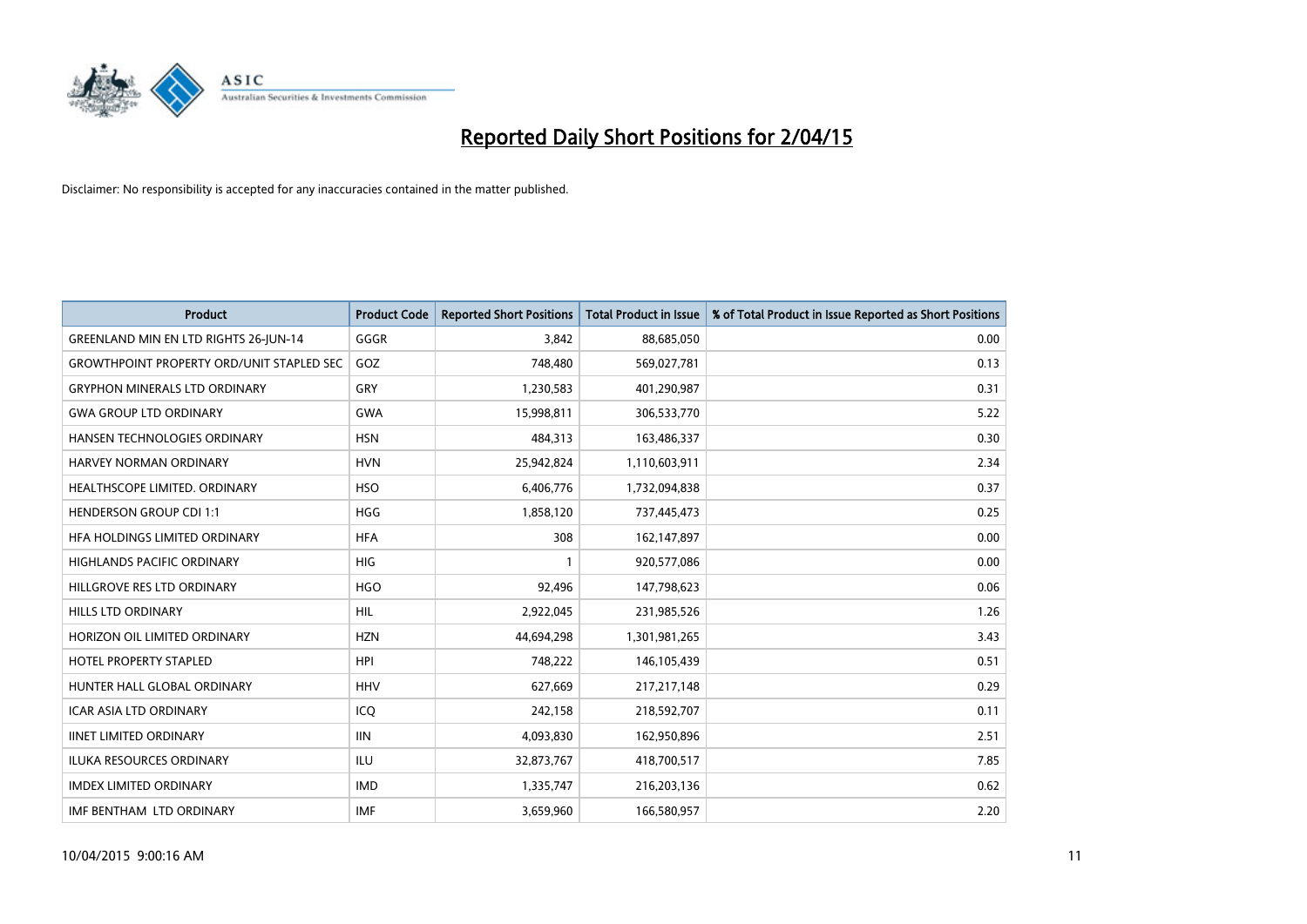

| <b>Product</b>                                | <b>Product Code</b> | <b>Reported Short Positions</b> | <b>Total Product in Issue</b> | % of Total Product in Issue Reported as Short Positions |
|-----------------------------------------------|---------------------|---------------------------------|-------------------------------|---------------------------------------------------------|
| <b>IMPEDIMED LIMITED ORDINARY</b>             | <b>IPD</b>          | 167,803                         | 293,202,840                   | 0.06                                                    |
| <b>INCITEC PIVOT ORDINARY</b>                 | IPL                 | 16,989,580                      | 1,675,621,466                 | 1.01                                                    |
| <b>INDEPENDENCE GROUP ORDINARY</b>            | <b>IGO</b>          | 2,949,336                       | 234,256,573                   | 1.26                                                    |
| <b>INDUSTRIA REIT STAPLED</b>                 | <b>IDR</b>          | 1,100,327                       | 125,000,001                   | 0.88                                                    |
| <b>INFIGEN ENERGY STAPLED SECURITIES</b>      | <b>IFN</b>          | 2,326,466                       | 767,887,581                   | 0.30                                                    |
| <b>INFOMEDIA LTD ORDINARY</b>                 | <b>IFM</b>          | 709,298                         | 307,987,687                   | 0.23                                                    |
| <b>INGENIA GROUP STAPLED SECURITIES</b>       | <b>INA</b>          | 19,242,492                      | 882,699,837                   | 2.18                                                    |
| <b>INSURANCE AUSTRALIA ORDINARY</b>           | IAG                 | 18,508,351                      | 2,341,618,048                 | 0.79                                                    |
| <b>INTREPID MINES ORDINARY</b>                | IAU                 | 283,359                         | 369,869,196                   | 0.08                                                    |
| INTUERI EDU GRP LTD ORDINARY                  | IQE                 | 196                             | 100,000,000                   | 0.00                                                    |
| <b>INVESTA OFFICE FUND STAPLED SECURITIES</b> | <b>IOF</b>          | 897,417                         | 614,047,458                   | 0.15                                                    |
| <b>INVOCARE LIMITED ORDINARY</b>              | <b>IVC</b>          | 4,172,345                       | 110,030,298                   | 3.79                                                    |
| <b>IOOF HOLDINGS LTD ORDINARY</b>             | IFL                 | 11,983,892                      | 300,133,752                   | 3.99                                                    |
| <b>IPH LIMITED ORDINARY</b>                   | <b>IPH</b>          | 572,369                         | 157,559,499                   | 0.36                                                    |
| <b>IPROPERTY GROUP LTD ORDINARY</b>           | <b>IPP</b>          | 4,626,905                       | 186,703,204                   | 2.48                                                    |
| <b>IRESS LIMITED ORDINARY</b>                 | <b>IRE</b>          | 5,753,332                       | 159,097,319                   | 3.62                                                    |
| <b>ISELECT LTD ORDINARY</b>                   | <b>ISU</b>          | 538,868                         | 261,489,894                   | 0.21                                                    |
| <b>ISENTIA GROUP LTD ORDINARY</b>             | <b>ISD</b>          | 63,836                          | 200,000,001                   | 0.03                                                    |
| <b>ISENTRIC LTD. ORDINARY</b>                 | ICU                 | 39,829                          | 134,703,703                   | 0.03                                                    |
| ISHS EUROPE ETF CDI 1:1                       | IEU                 | 3,905                           | 61,200,000                    | 0.01                                                    |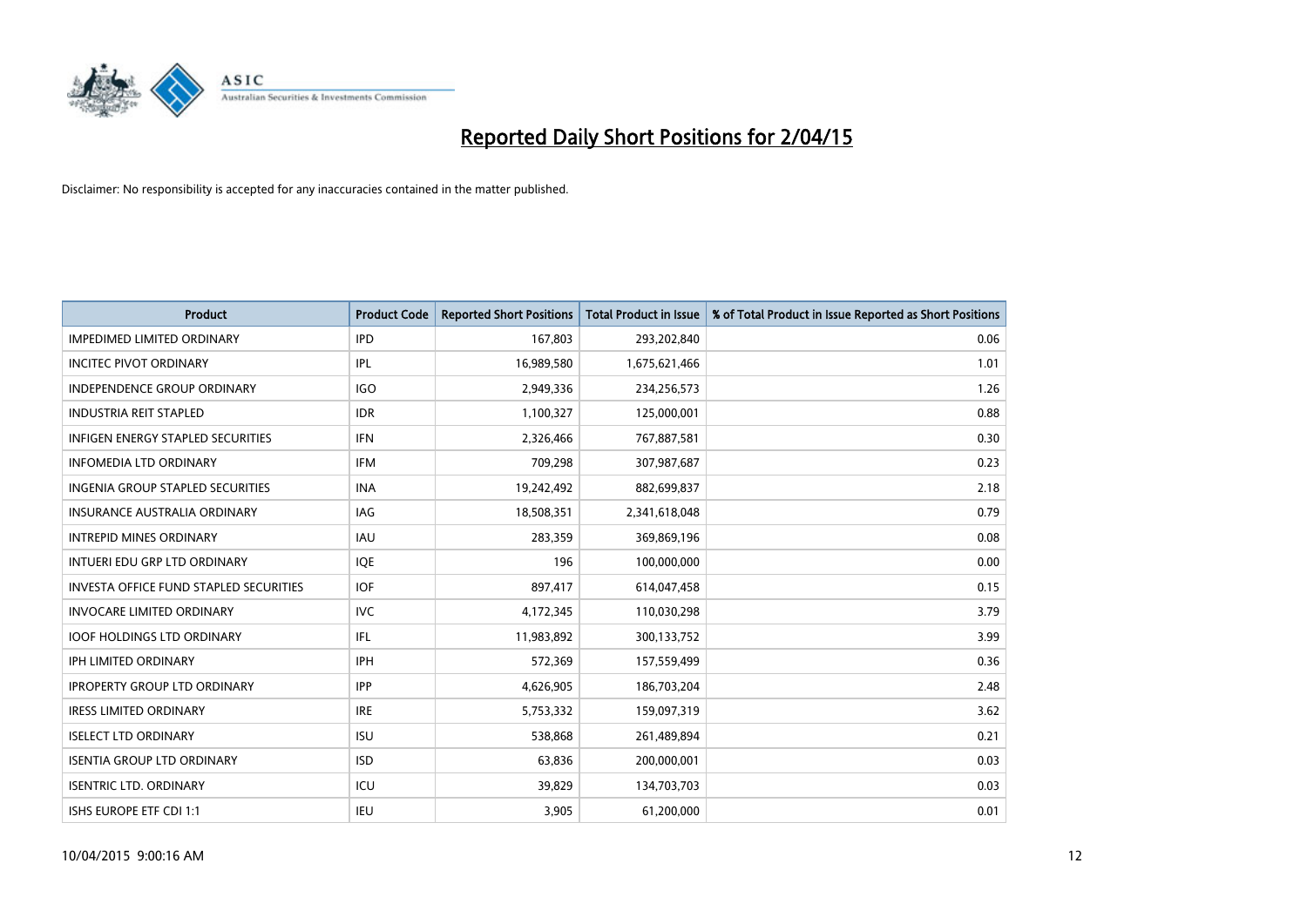

| <b>Product</b>                           | <b>Product Code</b> | <b>Reported Short Positions</b> | <b>Total Product in Issue</b> | % of Total Product in Issue Reported as Short Positions |
|------------------------------------------|---------------------|---------------------------------|-------------------------------|---------------------------------------------------------|
| ISHS MSCI HK ETF CDI 1:1                 | <b>IHK</b>          | 3,839                           | 132,075,000                   | 0.00                                                    |
| JAMES HARDIE INDUST CHESS DEPOSITARY INT | <b>IHX</b>          | 13,852,341                      | 445,680,673                   | 3.11                                                    |
| <b>JAPARA HEALTHCARE LT ORDINARY</b>     | <b>IHC</b>          | 18,699,653                      | 263,046,592                   | 7.11                                                    |
| <b>JB HI-FI LIMITED ORDINARY</b>         | <b>JBH</b>          | 8,961,249                       | 98,981,083                    | 9.05                                                    |
| KAROON GAS AUSTRALIA ORDINARY            | <b>KAR</b>          | 23,073,545                      | 246,621,832                   | 9.36                                                    |
| KATHMANDU HOLD LTD ORDINARY              | <b>KMD</b>          | 12,496,981                      | 201,484,583                   | 6.20                                                    |
| <b>KBL MINING LIMITED ORDINARY</b>       | <b>KBL</b>          | 1,820                           | 495,765,509                   | 0.00                                                    |
| KINGSGATE CONSOLID. ORDINARY             | <b>KCN</b>          | 16,039,307                      | 223,584,937                   | 7.17                                                    |
| KINGSROSE MINING LTD ORDINARY            | <b>KRM</b>          | 803,334                         | 358,611,493                   | 0.22                                                    |
| <b>KOGI IRON LTD ORDINARY</b>            | <b>KFE</b>          | 1,322,613                       | 376,669,836                   | 0.35                                                    |
| LEIGHTON HOLDINGS ORDINARY               | LEI                 | 6,413,234                       | 338,503,563                   | 1.89                                                    |
| LEND LEASE GROUP UNIT/ORD STAPLED        | LLC                 | 1,972,287                       | 580,468,486                   | 0.34                                                    |
| LIFESTYLE COMMUNIT. ORDINARY             | <b>LIC</b>          | 15,001                          | 101,395,131                   | 0.01                                                    |
| LIQUEFIED NATURAL ORDINARY               | <b>LNG</b>          | 14,732,192                      | 462,943,201                   | 3.18                                                    |
| LONESTAR RESO LTD ORDINARY               | <b>LNR</b>          | 131,792                         | 752,187,211                   | 0.02                                                    |
| LYNAS CORPORATION ORDINARY               | <b>LYC</b>          | 92,572,713                      | 3,371,002,400                 | 2.75                                                    |
| <b>M2 GRP LTD ORDINARY</b>               | <b>MTU</b>          | 1,951,299                       | 182,371,728                   | 1.07                                                    |
| <b>MACA LIMITED ORDINARY</b>             | <b>MLD</b>          | 1,787,577                       | 232,676,373                   | 0.77                                                    |
| <b>MACMAHON HOLDINGS ORDINARY</b>        | <b>MAH</b>          | 25,020                          | 1,261,699,966                 | 0.00                                                    |
| MACO ATLAS ROADS GRP ORDINARY STAPLED    | <b>MOA</b>          | 12,929,843                      | 511,538,852                   | 2.53                                                    |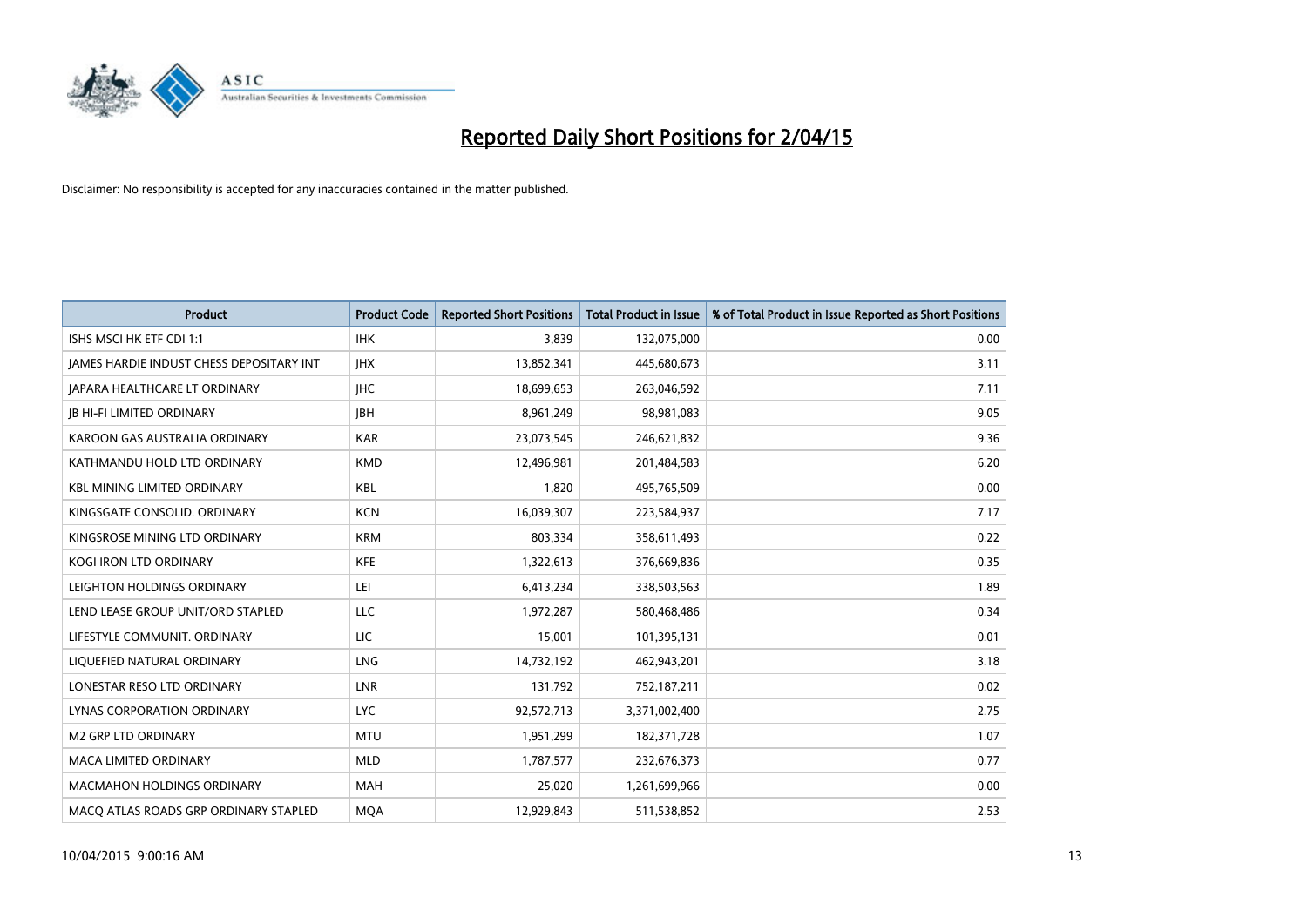

| <b>Product</b>                       | <b>Product Code</b> | <b>Reported Short Positions</b> | <b>Total Product in Issue</b> | % of Total Product in Issue Reported as Short Positions |
|--------------------------------------|---------------------|---------------------------------|-------------------------------|---------------------------------------------------------|
| MACQUARIE GROUP LTD ORDINARY         | MQG                 | 682,093                         | 333,457,777                   | 0.20                                                    |
| MAGELLAN FIN GRP LTD ORDINARY        | MFG                 | 1,479,805                       | 159,885,560                   | 0.93                                                    |
| MAGELLAN FLAGSHIP ORDINARY           | <b>MFF</b>          | 280,612                         | 362,595,040                   | 0.08                                                    |
| MANTRA GROUP LTD ORDINARY            | <b>MTR</b>          | 3,282,836                       | 266,247,723                   | 1.23                                                    |
| <b>MATRIX C &amp; E LTD ORDINARY</b> | <b>MCE</b>          | 2,546,538                       | 94,555,428                    | 2.69                                                    |
| <b>MAVERICK DRILLING ORDINARY</b>    | <b>MAD</b>          | 8,742                           | 545,000,115                   | 0.00                                                    |
| <b>MAXITRANS INDUSTRIES ORDINARY</b> | <b>MXI</b>          | 3,884                           | 185,075,653                   | 0.00                                                    |
| MAYNE PHARMA LTD ORDINARY            | <b>MYX</b>          | 13,841,829                      | 785,424,531                   | 1.76                                                    |
| MCMILLAN SHAKESPEARE ORDINARY        | <b>MMS</b>          | 223,309                         | 81,810,993                    | 0.27                                                    |
| MEDIBANK PRIVATE LTD ORDINARY        | <b>MPL</b>          | 29,851,619                      | 2,754,003,240                 | 1.08                                                    |
| MEDUSA MINING LTD ORDINARY           | <b>MML</b>          | 6,793,203                       | 207,794,301                   | 3.27                                                    |
| MELBOURNE IT LIMITED ORDINARY        | <b>MLB</b>          | 3,002                           | 92,944,392                    | 0.00                                                    |
| MERIDIAN ENERGY INSTALMENT RECEIPTS  | <b>MEZCA</b>        | 382,579                         | 1,255,413,626                 | 0.03                                                    |
| MESOBLAST LIMITED ORDINARY           | <b>MSB</b>          | 24,926,367                      | 324,441,029                   | 7.68                                                    |
| METALS X LIMITED ORDINARY            | <b>MLX</b>          | 9,382                           | 416,010,939                   | 0.00                                                    |
| METCASH LIMITED ORDINARY             | <b>MTS</b>          | 159,462,266                     | 928,357,876                   | 17.18                                                   |
| MIGHTY RIVER POWER ORDINARY          | <b>MYT</b>          | 1,716,910                       | 1,400,012,517                 | 0.12                                                    |
| MINCOR RESOURCES NL ORDINARY         | <b>MCR</b>          | 69,523                          | 188,238,274                   | 0.04                                                    |
| MINERAL DEPOSITS ORDINARY            | <b>MDL</b>          | 218,376                         | 103,676,341                   | 0.21                                                    |
| MINERAL RESOURCES. ORDINARY          | <b>MIN</b>          | 22,821,923                      | 187,270,274                   | 12.19                                                   |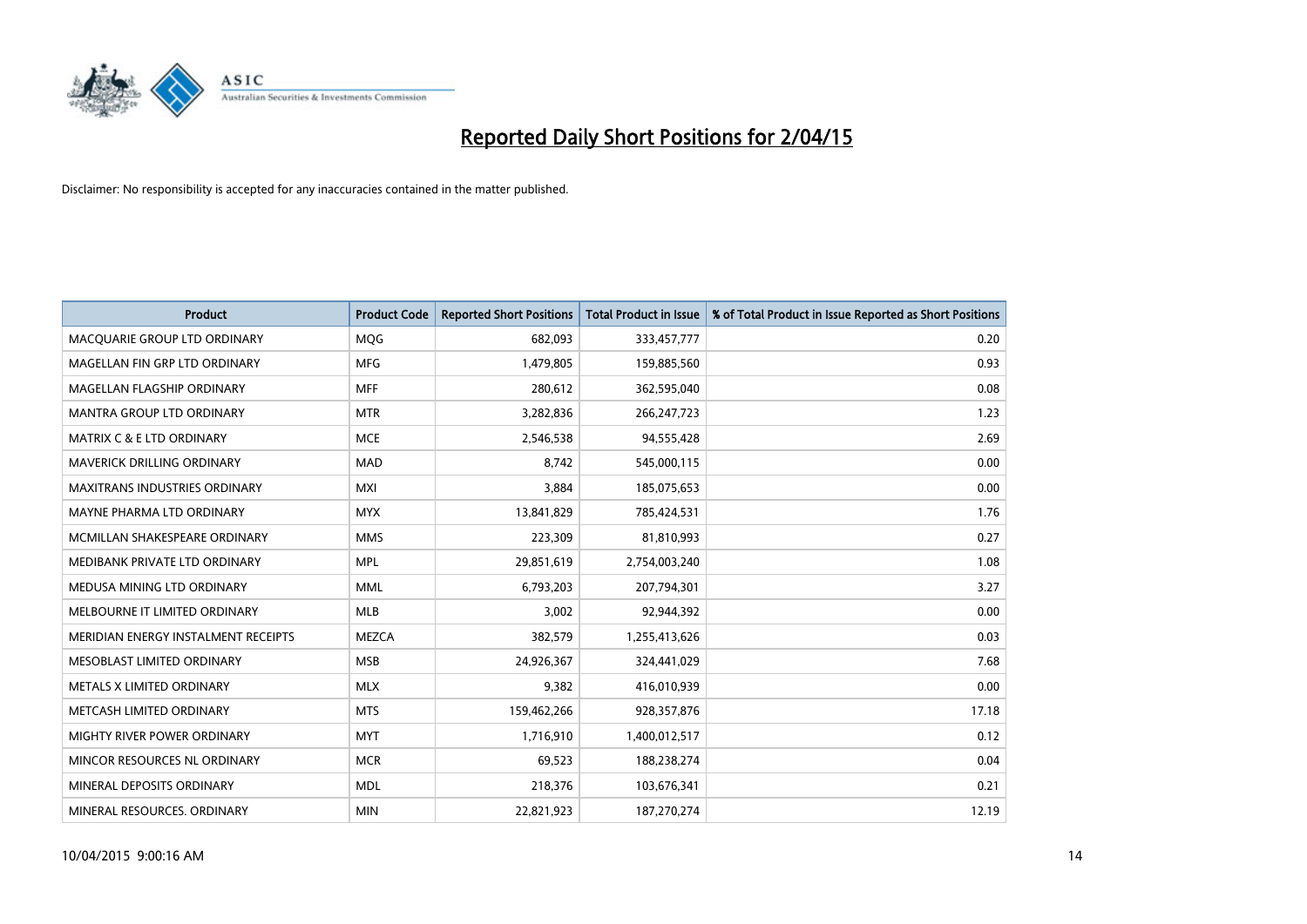

| <b>Product</b>                    | <b>Product Code</b> | <b>Reported Short Positions</b> | <b>Total Product in Issue</b> | % of Total Product in Issue Reported as Short Positions |
|-----------------------------------|---------------------|---------------------------------|-------------------------------|---------------------------------------------------------|
| MIRABELA NICKEL LTD ORDINARY      | <b>MBN</b>          | 2,012,125                       | 929,710,216                   | 0.22                                                    |
| MIRVAC GROUP STAPLED SECURITIES   | <b>MGR</b>          | 3,130,939                       | 3,697,620,317                 | 0.08                                                    |
| <b>MMAOFFSHOR ORDINARY</b>        | <b>MRM</b>          | 35,993,041                      | 368,666,221                   | 9.76                                                    |
| MOLOPO ENERGY LTD ORDINARY        | <b>MPO</b>          | 46,833                          | 248,869,398                   | 0.02                                                    |
| MONADELPHOUS GROUP ORDINARY       | <b>MND</b>          | 13,031,170                      | 92,998,380                    | 14.01                                                   |
| MONASH IVF GROUP LTD ORDINARY     | <b>MVF</b>          | 1,183,071                       | 231,081,089                   | 0.51                                                    |
| MONEY3 CORPORATION ORDINARY       | <b>MNY</b>          | 112,565                         | 128,383,729                   | 0.09                                                    |
| MORTGAGE CHOICE LTD ORDINARY      | MOC                 | 129,839                         | 124,216,248                   | 0.10                                                    |
| <b>MOUNT GIBSON IRON ORDINARY</b> | <b>MGX</b>          | 83,483,158                      | 1,090,805,085                 | 7.65                                                    |
| MULTIPLEX SITES SITES             | <b>MXUPA</b>        | 2,299                           | 4,500,000                     | 0.05                                                    |
| MYER HOLDINGS LTD ORDINARY        | <b>MYR</b>          | 102,943,790                     | 585,689,551                   | 17.58                                                   |
| <b>MYSTATE LIMITED ORDINARY</b>   | <b>MYS</b>          | 5,221                           | 87,283,417                    | 0.01                                                    |
| NANOSONICS LIMITED ORDINARY       | <b>NAN</b>          | 1,393,738                       | 281,339,223                   | 0.50                                                    |
| NATIONAL AUST. BANK ORDINARY      | <b>NAB</b>          | 13,789,113                      | 2,421,112,169                 | 0.57                                                    |
| NATIONAL STORAGE STAPLED          | <b>NSR</b>          | 2,777,958                       | 334,456,409                   | 0.83                                                    |
| NAVITAS LIMITED ORDINARY          | <b>NVT</b>          | 3,914,083                       | 376,330,968                   | 1.04                                                    |
| NEARMAP LTD ORDINARY              | <b>NEA</b>          | 2,135,460                       | 351,696,101                   | 0.61                                                    |
| NEON ENERGY LIMITED ORDINARY      | <b>NEN</b>          | 13,244                          | 553,037,848                   | 0.00                                                    |
| NEW HOPE CORPORATION ORDINARY     | <b>NHC</b>          | 863,887                         | 830,999,449                   | 0.10                                                    |
| NEWCREST MINING ORDINARY          | <b>NCM</b>          | 5,819,253                       | 766,510,971                   | 0.76                                                    |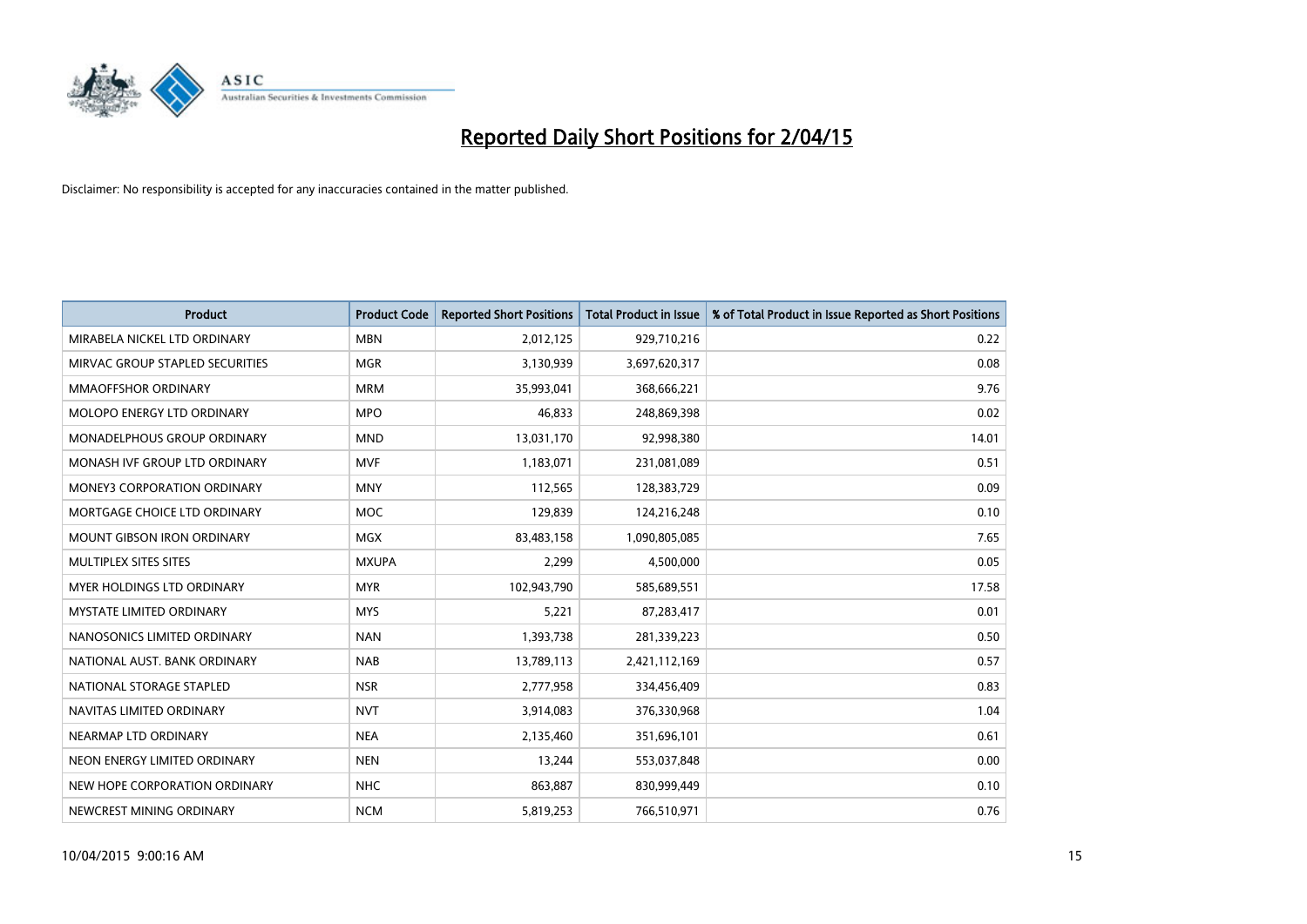

| <b>Product</b>                         | <b>Product Code</b> | <b>Reported Short Positions</b> | <b>Total Product in Issue</b> | % of Total Product in Issue Reported as Short Positions |
|----------------------------------------|---------------------|---------------------------------|-------------------------------|---------------------------------------------------------|
| NEWS CORP A NON-VOTING CDI             | <b>NWSLV</b>        | 335                             | 2,548,551                     | 0.01                                                    |
| NEWS CORP B VOTING CDI                 | <b>NWS</b>          | 1,890,088                       | 41,190,847                    | 4.59                                                    |
| NEWSAT LIMITED ORDINARY                | <b>NWT</b>          | 1,136,958                       | 643,874,841                   | 0.18                                                    |
| NEXTDC LIMITED ORDINARY                | <b>NXT</b>          | 14,195,361                      | 193,450,200                   | 7.34                                                    |
| NEXUS ENERGY LIMITED ORDINARY          | <b>NXS</b>          | 58,176                          | 1,330,219,459                 | 0.00                                                    |
| NIB HOLDINGS LIMITED ORDINARY          | <b>NHF</b>          | 2,594,434                       | 439,004,182                   | 0.59                                                    |
| NINE ENTERTAINMENT ORDINARY            | <b>NEC</b>          | 33,387,742                      | 940,295,023                   | 3.55                                                    |
| NOBLE MINERAL RES ORDINARY             | <b>NMG</b>          | 2,365,726                       | 666,397,952                   | 0.36                                                    |
| NORTHERN IRON LTD ORDINARY             | <b>NFE</b>          | 10,000                          | 484,405,314                   | 0.00                                                    |
| NORTHERN STAR ORDINARY                 | <b>NST</b>          | 28,870,562                      | 592,660,880                   | 4.87                                                    |
| NOVION PROPERTY GRP STAPLED SECURITIES | <b>NVN</b>          | 68,198,981                      | 3,077,214,058                 | 2.22                                                    |
| NOVOGEN LIMITED ORDINARY               | <b>NRT</b>          | 505,000                         | 256,019,150                   | 0.20                                                    |
| NRW HOLDINGS LIMITED ORDINARY          | <b>NWH</b>          | 19,437,220                      | 278,888,011                   | 6.97                                                    |
| NUFARM LIMITED ORDINARY                | <b>NUF</b>          | 4,830,741                       | 264,948,132                   | 1.82                                                    |
| NUPLEX INDUSTRIES ORDINARY             | <b>NPX</b>          | 1,000                           | 198,125,827                   | 0.00                                                    |
| OCEANAGOLD CORP. CHESS DEPOSITARY INT  | <b>OGC</b>          | 1,115,577                       | 303,459,668                   | 0.37                                                    |
| OIL SEARCH LTD ORDINARY                | <b>OSH</b>          | 17,217,349                      | 1,522,692,587                 | 1.13                                                    |
| OM HOLDINGS LIMITED ORDINARY           | OMH                 | 861                             | 733,423,337                   | 0.00                                                    |
| OOH!MEDIA LIMITED ORDINARY             | <b>OML</b>          | 1,158,287                       | 149,882,534                   | 0.77                                                    |
| ORICA LIMITED ORDINARY                 | ORI                 | 43,774,301                      | 372,743,291                   | 11.74                                                   |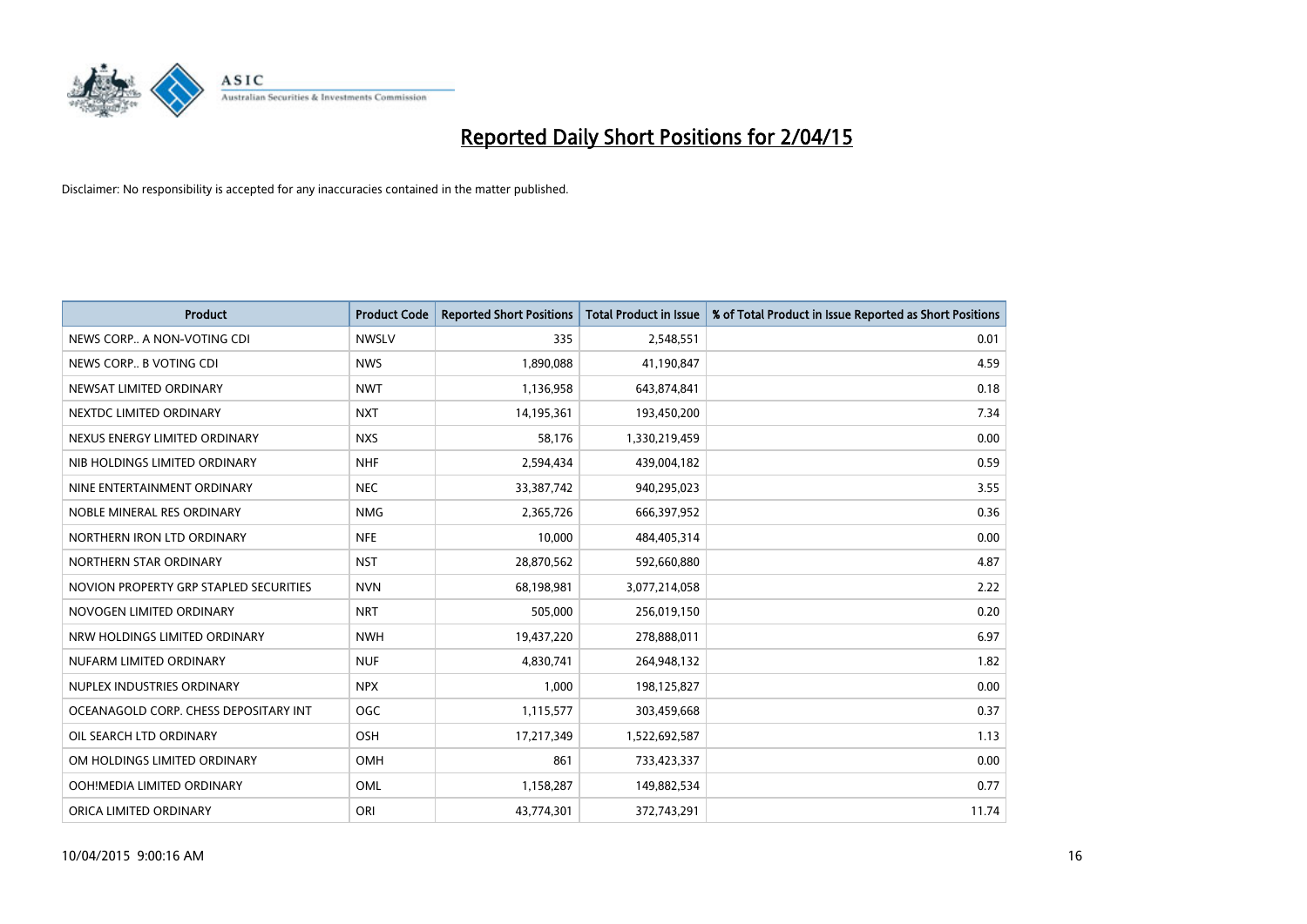

| <b>Product</b>                | <b>Product Code</b> | <b>Reported Short Positions</b> | <b>Total Product in Issue</b> | % of Total Product in Issue Reported as Short Positions |
|-------------------------------|---------------------|---------------------------------|-------------------------------|---------------------------------------------------------|
| ORIGIN ENERGY ORDINARY        | <b>ORG</b>          | 9,237,015                       | 1,106,319,054                 | 0.83                                                    |
| OROCOBRE LIMITED ORDINARY     | <b>ORE</b>          | 3,818,173                       | 151,286,114                   | 2.52                                                    |
| ORORA LIMITED ORDINARY        | <b>ORA</b>          | 2,587,942                       | 1,206,684,923                 | 0.21                                                    |
| OROTONGROUP LIMITED ORDINARY  | <b>ORL</b>          | 135,719                         | 40,880,902                    | 0.33                                                    |
| OTTO ENERGY LIMITED ORDINARY  | <b>OEL</b>          | 364,610                         | 1,155,790,071                 | 0.03                                                    |
| <b>OZ MINERALS ORDINARY</b>   | <b>OZL</b>          | 5,020,480                       | 303,470,022                   | 1.65                                                    |
| OZFOREX GROUP LTD ORDINARY    | <b>OFX</b>          | 11,237,976                      | 240,000,000                   | 4.68                                                    |
| PACIFIC BRANDS ORDINARY       | <b>PBG</b>          | 78,520,812                      | 917,226,291                   | 8.56                                                    |
| PACIFIC SMILES GRP ORDINARY   | <b>PSQ</b>          | 133,000                         | 151,993,395                   | 0.09                                                    |
| PACT GROUP HLDGS LTD ORDINARY | <b>PGH</b>          | 1,883,377                       | 294,145,019                   | 0.64                                                    |
| PALADIN ENERGY LTD ORDINARY   | <b>PDN</b>          | 89,709,553                      | 1,666,927,668                 | 5.38                                                    |
| PANAUST LIMITED ORDINARY      | <b>PNA</b>          | 3,317,290                       | 647,862,526                   | 0.51                                                    |
| PANORAMIC RESOURCES ORDINARY  | PAN                 | 2,851,923                       | 321,424,015                   | 0.89                                                    |
| PANTERRA GOLD LTD ORDINARY    | PGI                 | $\mathbf{1}$                    | 84,812,720                    | 0.00                                                    |
| PAPERLINX LIMITED ORDINARY    | <b>PPX</b>          | 57,788                          | 665, 181, 261                 | 0.01                                                    |
| PATTIES FOODS LTD ORDINARY    | PFL                 | 157                             | 139,234,153                   | 0.00                                                    |
| PEET LIMITED ORDINARY         | <b>PPC</b>          | 22,260                          | 484,853,684                   | 0.00                                                    |
| PENINSULA ENERGY LTD ORDINARY | <b>PEN</b>          | $\mathbf{1}$                    | 6,906,809,008                 | 0.00                                                    |
| PERPETUAL LIMITED ORDINARY    | <b>PPT</b>          | 1,014,724                       | 46,574,426                    | 2.18                                                    |
| PERSEUS MINING LTD ORDINARY   | PRU                 | 22,477,024                      | 526,656,401                   | 4.27                                                    |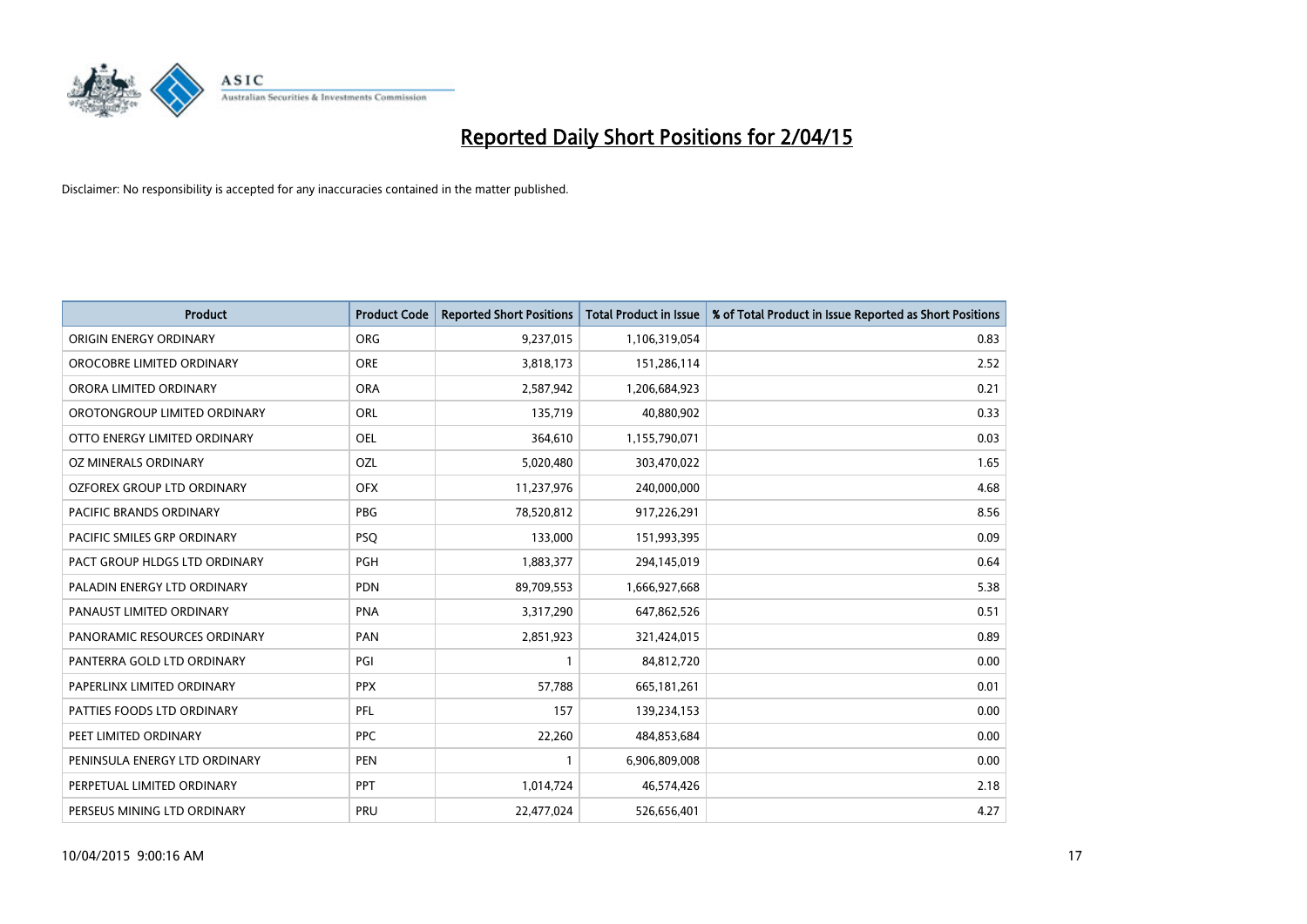

| <b>Product</b>                    | <b>Product Code</b> | <b>Reported Short Positions</b> | <b>Total Product in Issue</b> | % of Total Product in Issue Reported as Short Positions |
|-----------------------------------|---------------------|---------------------------------|-------------------------------|---------------------------------------------------------|
| PHARMAXIS LTD ORDINARY            | <b>PXS</b>          | 8,779                           | 311,702,299                   | 0.00                                                    |
| PLATINUM ASSET ORDINARY           | <b>PTM</b>          | 2,691,839                       | 584,652,029                   | 0.46                                                    |
| PLATINUM AUSTRALIA ORDINARY       | <b>PLA</b>          | 836,127                         | 504,968,043                   | 0.17                                                    |
| PLATINUM CAPITAL LTD ORDINARY     | <b>PMC</b>          | 225,909                         | 233,325,987                   | 0.10                                                    |
| PMP LIMITED ORDINARY              | <b>PMP</b>          | 27,581                          | 323,781,124                   | 0.01                                                    |
| POSEIDON NICK LTD ORDINARY        | <b>POS</b>          | 1,300,460                       | 683,588,322                   | 0.19                                                    |
| PRANA BIOTECHNOLOGY ORDINARY      | <b>PBT</b>          | 4,681,905                       | 527,107,470                   | 0.89                                                    |
| PREMIER INVESTMENTS ORDINARY      | <b>PMV</b>          | 439,966                         | 155,900,075                   | 0.28                                                    |
| PRIMARY HEALTH CARE ORDINARY      | <b>PRY</b>          | 57, 547, 237                    | 512,130,550                   | 11.24                                                   |
| PRIME MEDIA GRP LTD ORDINARY      | <b>PRT</b>          | 959,433                         | 366,330,303                   | 0.26                                                    |
| PROGRAMMED ORDINARY               | <b>PRG</b>          | 645,663                         | 118,667,178                   | 0.54                                                    |
| PROMESA LIMITED ORDINARY          | <b>PRA</b>          | 7,748,713                       | 384,412,465                   | 2.02                                                    |
| <b>QANTAS AIRWAYS ORDINARY</b>    | QAN                 | 719,336                         | 2,196,330,250                 | 0.03                                                    |
| OBE INSURANCE GROUP ORDINARY      | <b>OBE</b>          | 12,743,702                      | 1,364,945,301                 | 0.93                                                    |
| <b>QUBE HOLDINGS LTD ORDINARY</b> | <b>QUB</b>          | 2,068,105                       | 1,054,428,076                 | 0.20                                                    |
| QUICKSTEP HOLDINGS ORDINARY       | OHL                 | 50,000                          | 397,873,501                   | 0.01                                                    |
| RAMSAY HEALTH CARE ORDINARY       | <b>RHC</b>          | 597,796                         | 202,081,252                   | 0.30                                                    |
| RCG CORPORATION LTD ORDINARY      | <b>RCG</b>          | 2,841,581                       | 304,342,911                   | 0.93                                                    |
| <b>RCR TOMLINSON ORDINARY</b>     | <b>RCR</b>          | 585,026                         | 138,745,453                   | 0.42                                                    |
| <b>REA GROUP ORDINARY</b>         | <b>REA</b>          | 2,026,685                       | 131,714,699                   | 1.54                                                    |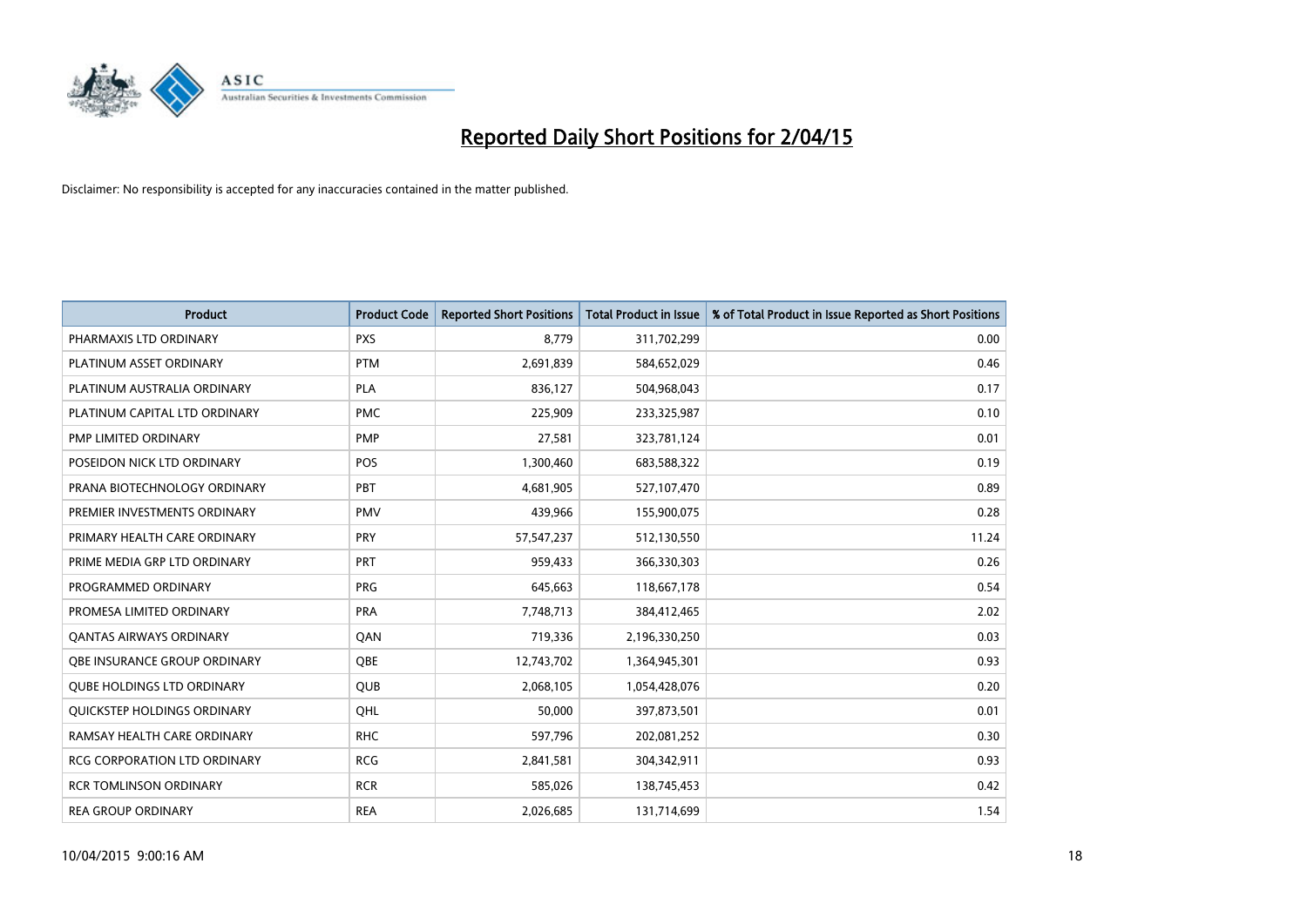

| <b>Product</b>                      | <b>Product Code</b> | <b>Reported Short Positions</b> | <b>Total Product in Issue</b> | % of Total Product in Issue Reported as Short Positions |
|-------------------------------------|---------------------|---------------------------------|-------------------------------|---------------------------------------------------------|
| <b>RECALL HOLDINGS LTD ORDINARY</b> | <b>REC</b>          | 389,617                         | 313,674,711                   | 0.12                                                    |
| RECKON LIMITED ORDINARY             | <b>RKN</b>          | 1,452,351                       | 112,084,762                   | 1.30                                                    |
| RED 5 LIMITED ORDINARY              | <b>RED</b>          | 174,739                         | 759,451,008                   | 0.02                                                    |
| <b>RED FORK ENERGY ORDINARY</b>     | <b>RFE</b>          | 112,160                         | 501,051,719                   | 0.02                                                    |
| REDBANK ENERGY LTD ORDINARY         | <b>AEJ</b>          | 13                              | 786,287                       | 0.00                                                    |
| REGIONAL EXPRESS ORDINARY           | <b>REX</b>          | 26,511                          | 110,154,375                   | 0.02                                                    |
| REGIS HEALTHCARE LTD ORDINARY       | <b>REG</b>          | 494,360                         | 300, 345, 797                 | 0.16                                                    |
| <b>REGIS RESOURCES ORDINARY</b>     | <b>RRL</b>          | 28,794,164                      | 499,781,595                   | 5.76                                                    |
| RESMED INC CDI 10:1                 | <b>RMD</b>          | 3,513,319                       | 1,403,838,170                 | 0.25                                                    |
| <b>RESOLUTE MINING ORDINARY</b>     | <b>RSG</b>          | 10,518,049                      | 641,189,223                   | 1.64                                                    |
| RESOURCE GENERATION ORDINARY        | <b>RES</b>          | 1                               | 581,380,338                   | 0.00                                                    |
| RETAIL FOOD GROUP ORDINARY          | <b>RFG</b>          | 4,915,008                       | 160,321,903                   | 3.07                                                    |
| REX MINERALS LIMITED ORDINARY       | <b>RXM</b>          | 718,032                         | 220,519,784                   | 0.33                                                    |
| <b>RIDLEY CORPORATION ORDINARY</b>  | <b>RIC</b>          | 18,396                          | 307,817,071                   | 0.01                                                    |
| RIO TINTO LIMITED ORDINARY          | <b>RIO</b>          | 6,392,114                       | 435,758,720                   | 1.47                                                    |
| RNY PROPERTY TRUST UNITS            | <b>RNY</b>          | 1,000                           | 263,413,889                   | 0.00                                                    |
| ROX RESOURCES ORDINARY              | <b>RXL</b>          | 5,523,255                       | 850,540,095                   | 0.65                                                    |
| ROYAL WOLF HOLDINGS ORDINARY        | <b>RWH</b>          | 183,817                         | 100,387,052                   | 0.18                                                    |
| SAI GLOBAL LIMITED ORDINARY         | SAI                 | 719,229                         | 211,761,727                   | 0.34                                                    |
| SALMAT LIMITED ORDINARY             | <b>SLM</b>          | 11,073                          | 159,812,799                   | 0.01                                                    |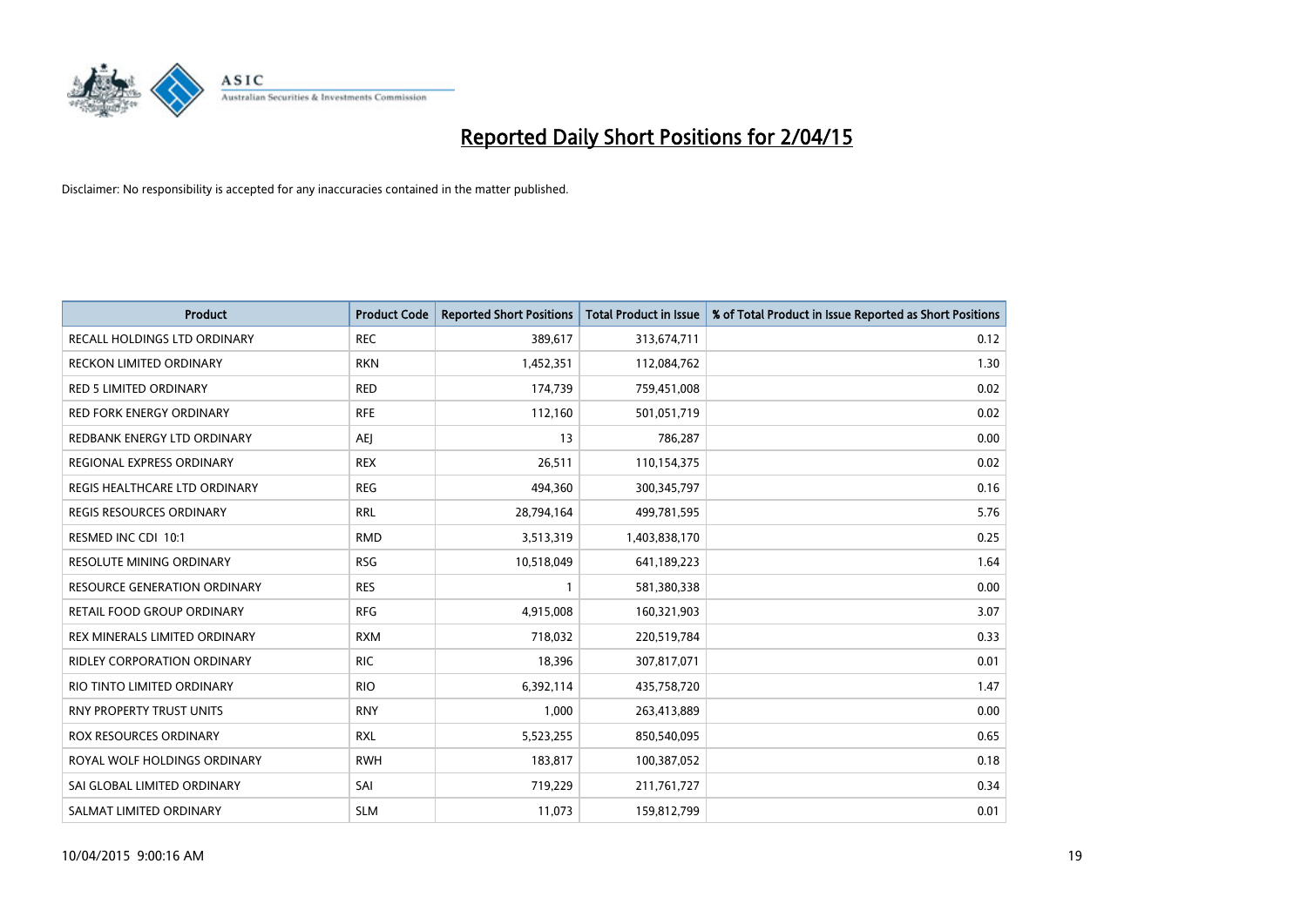

| <b>Product</b>                               | <b>Product Code</b> | <b>Reported Short Positions</b> | <b>Total Product in Issue</b> | % of Total Product in Issue Reported as Short Positions |
|----------------------------------------------|---------------------|---------------------------------|-------------------------------|---------------------------------------------------------|
| SAMSON OIL & GAS LTD ORDINARY                | SSN                 | 16,800                          | 2,837,782,022                 | 0.00                                                    |
| SANDFIRE RESOURCES ORDINARY                  | <b>SFR</b>          | 409,362                         | 156,428,011                   | 0.26                                                    |
| <b>SANTOS LTD ORDINARY</b>                   | <b>STO</b>          | 37,090,785                      | 1,002,274,915                 | 3.70                                                    |
| SARACEN MINERAL ORDINARY                     | SAR                 | 4,342,289                       | 792,784,738                   | 0.55                                                    |
| <b>SCA PROPERTY GROUP STAPLED SECURITIES</b> | <b>SCP</b>          | 15,693,845                      | 650,839,582                   | 2.41                                                    |
| <b>SCENTRE GRP STAPLED</b>                   | <b>SCG</b>          | 10,622,962                      | 5,324,296,678                 | 0.20                                                    |
| SEDGMAN LIMITED ORDINARY                     | SDM                 | 543,805                         | 227,059,277                   | 0.24                                                    |
| SEEK LIMITED ORDINARY                        | <b>SEK</b>          | 13,625,477                      | 344,076,965                   | 3.96                                                    |
| SELECT HARVESTS ORDINARY                     | SHV                 | 1,188,656                       | 70,940,874                    | 1.68                                                    |
| SENEX ENERGY LIMITED ORDINARY                | <b>SXY</b>          | 93,869,774                      | 1,149,657,377                 | 8.17                                                    |
| SEVEN GROUP HOLDINGS ORDINARY                | <b>SVW</b>          | 7,815,360                       | 296,260,281                   | 2.64                                                    |
| SEVEN WEST MEDIA LTD ORDINARY                | SWM                 | 46,146,083                      | 999,160,872                   | 4.62                                                    |
| SG FLEET GROUP LTD ORDINARY                  | SGF                 | 1,867                           | 242,691,826                   | 0.00                                                    |
| SHINE CORPORATE ORDINARY                     | SHJ                 | 386,091                         | 172,400,081                   | 0.22                                                    |
| SIGMA PHARMACEUTICAL ORDINARY                | <b>SIP</b>          | 13,555,461                      | 1,093,424,867                 | 1.24                                                    |
| SILEX SYSTEMS ORDINARY                       | <b>SLX</b>          | 4,765,993                       | 170,467,339                   | 2.80                                                    |
| SILVER CHEF LIMITED ORDINARY                 | SIV                 | 27,429                          | 30,917,235                    | 0.09                                                    |
| SILVER LAKE RESOURCE ORDINARY                | <b>SLR</b>          | 18,579,168                      | 503,233,971                   | 3.69                                                    |
| SIMAVITA LTD CDI 1:1                         | <b>SVA</b>          | 4,248                           | 73,366,351                    | 0.01                                                    |
| SIMS METAL MGMT LTD ORDINARY                 | SGM                 | 17,423,540                      | 204,795,889                   | 8.51                                                    |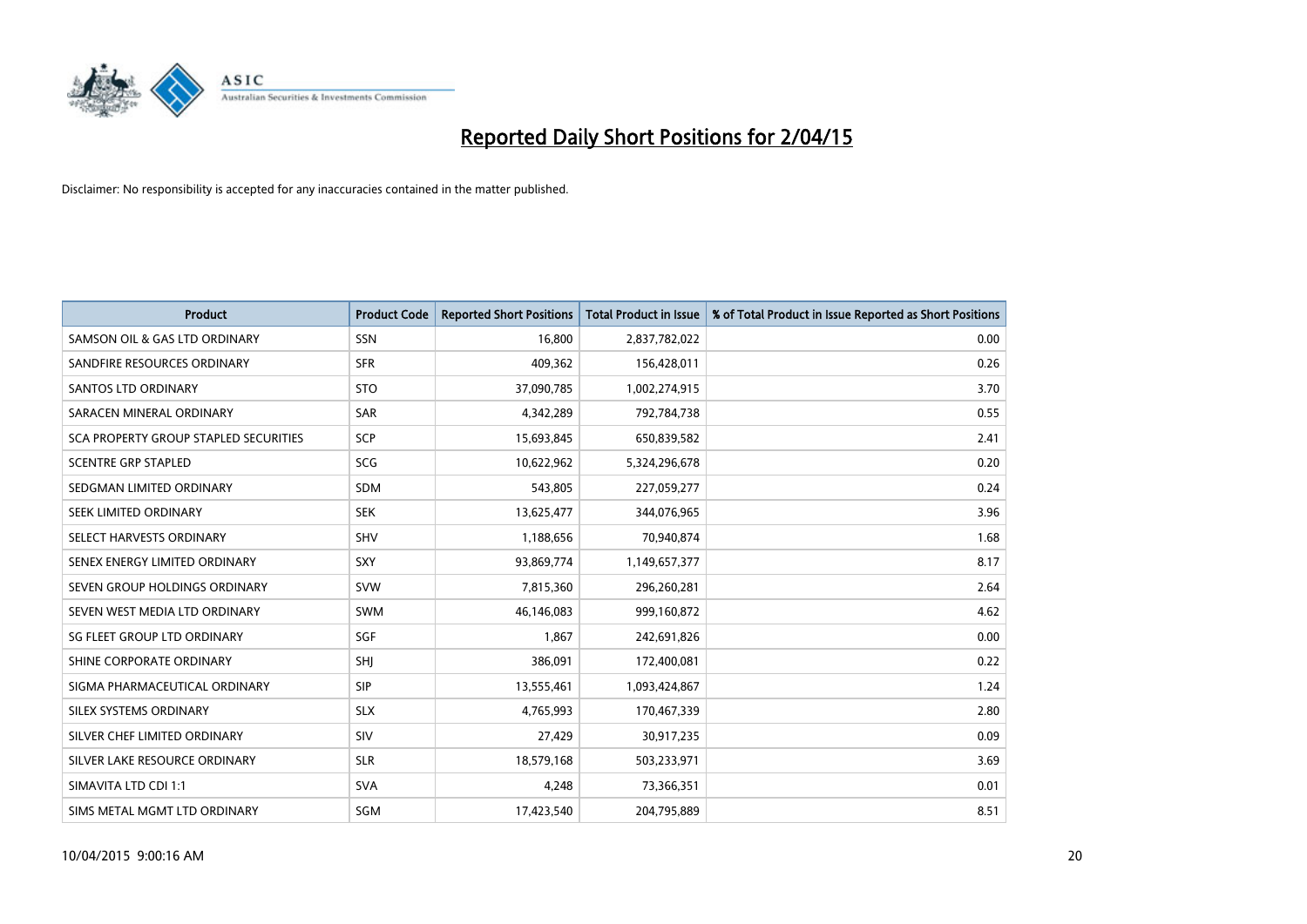

| <b>Product</b>                           | <b>Product Code</b> | <b>Reported Short Positions</b> | <b>Total Product in Issue</b> | % of Total Product in Issue Reported as Short Positions |
|------------------------------------------|---------------------|---------------------------------|-------------------------------|---------------------------------------------------------|
| SINGAPORE TELECOMM. CHESS DEPOSITARY INT | SGT                 | 3,296,286                       | 130,397,705                   | 2.53                                                    |
| SINO GAS ENERGY ORDINARY                 | <b>SEH</b>          | 13,460,025                      | 1,544,247,358                 | 0.87                                                    |
| SIRIUS RESOURCES NL ORDINARY             | <b>SIR</b>          | 17,256,461                      | 341,638,269                   | 5.05                                                    |
| SIRTEX MEDICAL ORDINARY                  | <b>SRX</b>          | 263,746                         | 56,530,231                    | 0.47                                                    |
| SKILLED GROUP LTD ORDINARY               | <b>SKE</b>          | 6,395,188                       | 235,898,291                   | 2.71                                                    |
| <b>SKY NETWORK ORDINARY</b>              | <b>SKT</b>          | 257,290                         | 389,139,785                   | 0.07                                                    |
| SKYCITY ENT GRP LTD ORDINARY             | <b>SKC</b>          | 8,128,725                       | 587,472,741                   | 1.38                                                    |
| SKYDIVE THE BEACH GR ORDINARY            | <b>SKB</b>          | 289,760                         | 293,369,700                   | 0.10                                                    |
| <b>SLATER &amp; GORDON ORDINARY</b>      | SGH                 | 5,421,587                       | 209,730,529                   | 2.59                                                    |
| SMS MANAGEMENT, ORDINARY                 | <b>SMX</b>          | 1,062,709                       | 69,318,017                    | 1.53                                                    |
| SONIC HEALTHCARE ORDINARY                | <b>SHL</b>          | 3,067,002                       | 401,961,556                   | 0.76                                                    |
| SOUL PATTINSON (W.H) ORDINARY            | SOL                 | 74,093                          | 239,395,320                   | 0.03                                                    |
| SPARK INFRASTRUCTURE STAPLED US PROHIBT. | SKI                 | 48,533,430                      | 1,466,360,128                 | 3.31                                                    |
| SPARK NEW ZEALAND ORDINARY               | <b>SPK</b>          | 6,590,651                       | 1,834,783,488                 | 0.36                                                    |
| SPDR 200 FUND ETF UNITS                  | STW                 | 18,563                          | 48,005,598                    | 0.04                                                    |
| SPECIALTY FASHION ORDINARY               | <b>SFH</b>          | 31,994                          | 192,236,121                   | 0.02                                                    |
| SPOTLESS GRP HLD LTD ORDINARY            | SPO                 | 39,942,000                      | 1,098,290,178                 | 3.64                                                    |
| ST BARBARA LIMITED ORDINARY              | <b>SBM</b>          | 6,049,811                       | 495,102,525                   | 1.22                                                    |
| STARPHARMA HOLDINGS ORDINARY             | SPL                 | 7,099,461                       | 319,138,501                   | 2.22                                                    |
| STEADFAST GROUP LTD ORDINARY             | <b>SDF</b>          | 9,463,926                       | 741,449,461                   | 1.28                                                    |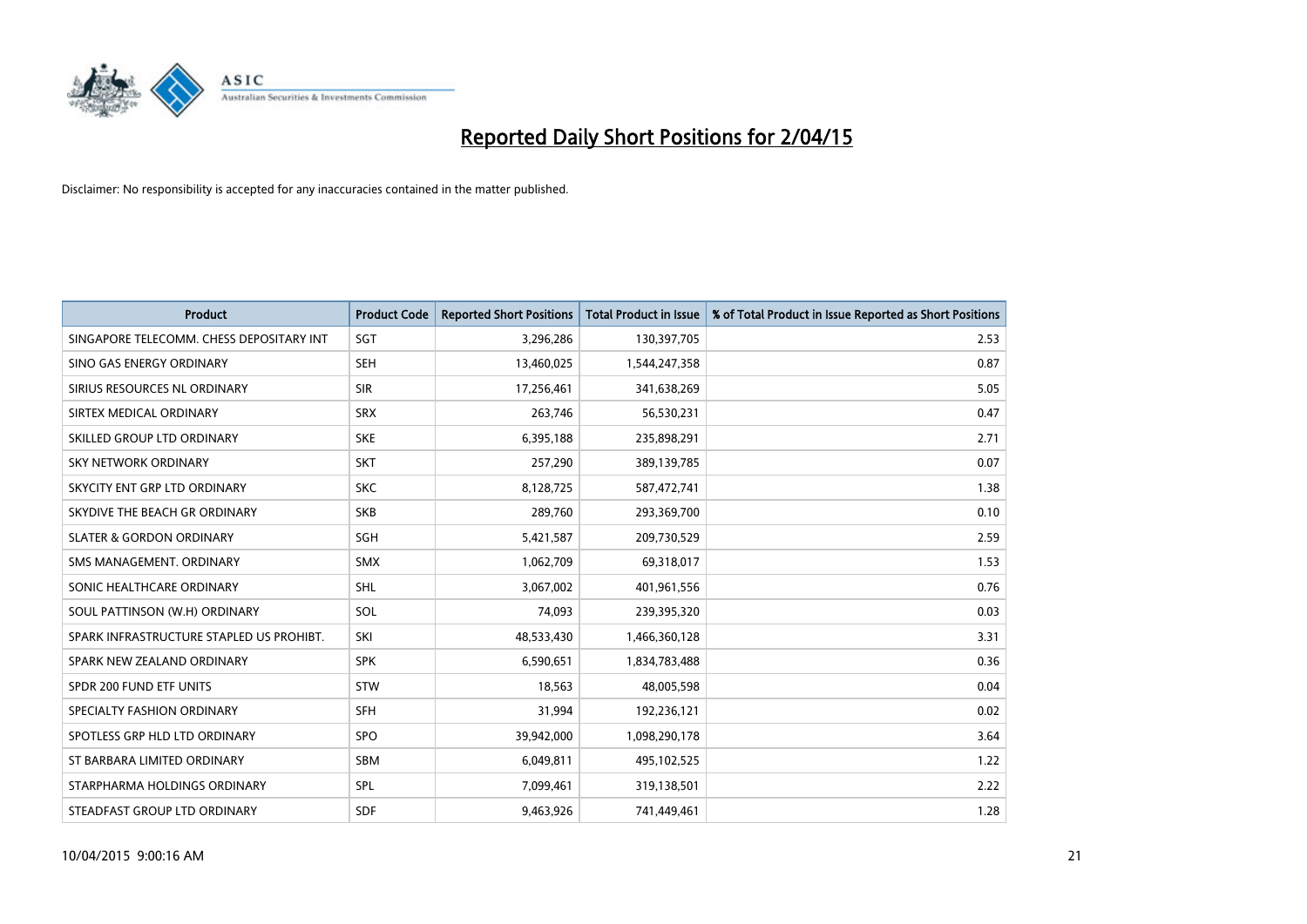

| <b>Product</b>                   | <b>Product Code</b> | <b>Reported Short Positions</b> | <b>Total Product in Issue</b> | % of Total Product in Issue Reported as Short Positions |
|----------------------------------|---------------------|---------------------------------|-------------------------------|---------------------------------------------------------|
| STHN CROSS MEDIA ORDINARY        | <b>SXL</b>          | 27,685,576                      | 732,319,622                   | 3.78                                                    |
| STOCKLAND UNITS/ORD STAPLED      | SGP                 | 5,415,996                       | 2,361,717,862                 | 0.23                                                    |
| STRAITS RES LTD. ORDINARY        | <b>SRQ</b>          | 20,212                          | 1,217,730,293                 | 0.00                                                    |
| STRIKE ENERGY LTD ORDINARY       | <b>STX</b>          | 100,000                         | 833,330,946                   | 0.01                                                    |
| STW COMMUNICATIONS ORDINARY      | SGN                 | 15,551,132                      | 409,699,000                   | 3.80                                                    |
| SUNCORP GROUP LTD ORDINARY       | <b>SUN</b>          | 7,053,970                       | 1,286,600,980                 | 0.55                                                    |
| SUNDANCE ENERGY ORDINARY         | <b>SEA</b>          | 6,058,229                       | 549,351,227                   | 1.10                                                    |
| SUNDANCE RESOURCES ORDINARY      | SDL                 | 61,736,899                      | 3,110,250,938                 | 1.98                                                    |
| SUNLAND GROUP LTD ORDINARY       | <b>SDG</b>          | 95,924                          | 181,710,087                   | 0.05                                                    |
| SUPER RET REP LTD ORDINARY       | <b>SUL</b>          | 15,878,660                      | 197,030,571                   | 8.06                                                    |
| SURFSTITCH GROUP LTD ORDINARY    | <b>SRF</b>          | 89,001                          | 214,104,859                   | 0.04                                                    |
| SWICK MINING ORDINARY            | <b>SWK</b>          | 65,000                          | 217,643,703                   | 0.03                                                    |
| SYD AIRPORT STAPLED US PROHIBIT. | SYD                 | 20,436,918                      | 2,216,216,041                 | 0.92                                                    |
| SYRAH RESOURCES ORDINARY         | <b>SYR</b>          | 5,955,682                       | 165,223,076                   | 3.60                                                    |
| TABCORP HOLDINGS LTD ORDINARY    | <b>TAH</b>          | 16,276,324                      | 829,399,821                   | 1.96                                                    |
| <b>TALISMAN MINING ORDINARY</b>  | <b>TLM</b>          |                                 | 131,538,627                   | 0.00                                                    |
| TAP OIL LIMITED ORDINARY         | <b>TAP</b>          | 19,288                          | 243,288,334                   | 0.01                                                    |
| TASSAL GROUP LIMITED ORDINARY    | <b>TGR</b>          | 346,269                         | 146,897,115                   | 0.24                                                    |
| <b>TATTS GROUP LTD ORDINARY</b>  | <b>TTS</b>          | 12,960,535                      | 1,446,215,698                 | 0.90                                                    |
| <b>TECHNOLOGY ONE ORDINARY</b>   | <b>TNE</b>          | 1,517,292                       | 309,209,455                   | 0.49                                                    |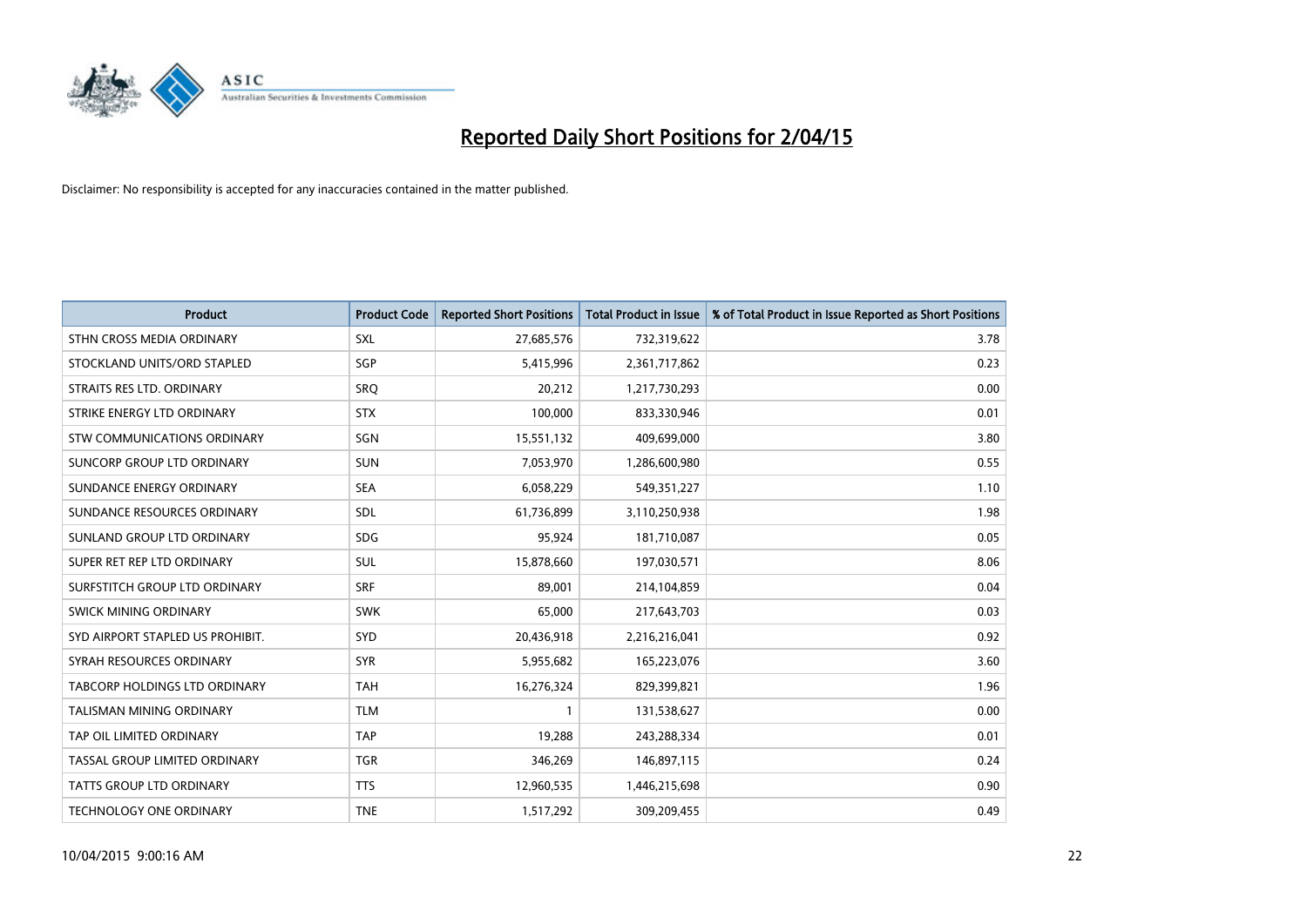

| <b>Product</b>                       | <b>Product Code</b> | <b>Reported Short Positions</b> | <b>Total Product in Issue</b> | % of Total Product in Issue Reported as Short Positions |
|--------------------------------------|---------------------|---------------------------------|-------------------------------|---------------------------------------------------------|
| <b>TELSTRA CORPORATION, ORDINARY</b> | <b>TLS</b>          | 19,782,874                      | 12,225,655,836                | 0.16                                                    |
| TEN NETWORK HOLDINGS ORDINARY        | <b>TEN</b>          | 128,580,509                     | 2,630,984,596                 | 4.89                                                    |
| TERANGA GOLD CORP CDI 1:1            | <b>TGZ</b>          | 1,374                           | 68,637,175                    | 0.00                                                    |
| TFS CORPORATION LTD ORDINARY         | <b>TFC</b>          | 15,548,442                      | 326,983,445                   | 4.76                                                    |
| THE REJECT SHOP ORDINARY             | <b>TRS</b>          | 1,489,043                       | 28,844,648                    | 5.16                                                    |
| THINK CHILDCARE EDU ORDINARY         | <b>TNK</b>          | 500,000                         | 39,600,000                    | 1.26                                                    |
| THORN GROUP LIMITED ORDINARY         | <b>TGA</b>          | 17,256                          | 151,337,839                   | 0.01                                                    |
| TIGER RESOURCES ORDINARY             | <b>TGS</b>          | 6,879,873                       | 1,143,541,406                 | 0.60                                                    |
| TOLL HOLDINGS LTD ORDINARY           | <b>TOL</b>          | 1,144,065                       | 717,437,878                   | 0.16                                                    |
| TORO ENERGY LIMITED ORDINARY         | <b>TOE</b>          | 1                               | 1,903,769,581                 | 0.00                                                    |
| TOUCHCORP LTD ORDINARY               | <b>TCH</b>          | 125,000                         | 115,963,568                   | 0.11                                                    |
| <b>TOWER LIMITED ORDINARY</b>        | <b>TWR</b>          | 12,236                          | 178,145,130                   | 0.01                                                    |
| TOX FREE SOLUTIONS ORDINARY          | <b>TOX</b>          | 732,860                         | 133,949,884                   | 0.55                                                    |
| TPG TELECOM LIMITED ORDINARY         | <b>TPM</b>          | 14,764,930                      | 793,808,141                   | 1.86                                                    |
| TRADE ME GROUP ORDINARY              | <b>TME</b>          | 3,983,572                       | 396,830,595                   | 1.00                                                    |
| <b>TRANSFIELD SERVICES ORDINARY</b>  | <b>TSE</b>          | 8,455,323                       | 512,457,716                   | 1.65                                                    |
| TRANSPACIFIC INDUST, ORDINARY        | <b>TPI</b>          | 93,276,254                      | 1,579,914,690                 | 5.90                                                    |
| TRANSURBAN GROUP TRIPLE STAPLED SEC. | <b>TCL</b>          | 10,284,881                      | 1,914,461,916                 | 0.54                                                    |
| <b>TREASURY GROUP ORDINARY</b>       | <b>TRG</b>          | 131,900                         | 27,604,144                    | 0.48                                                    |
| TREASURY WINE ESTATE ORDINARY        | <b>TWE</b>          | 15,191,631                      | 651,261,403                   | 2.33                                                    |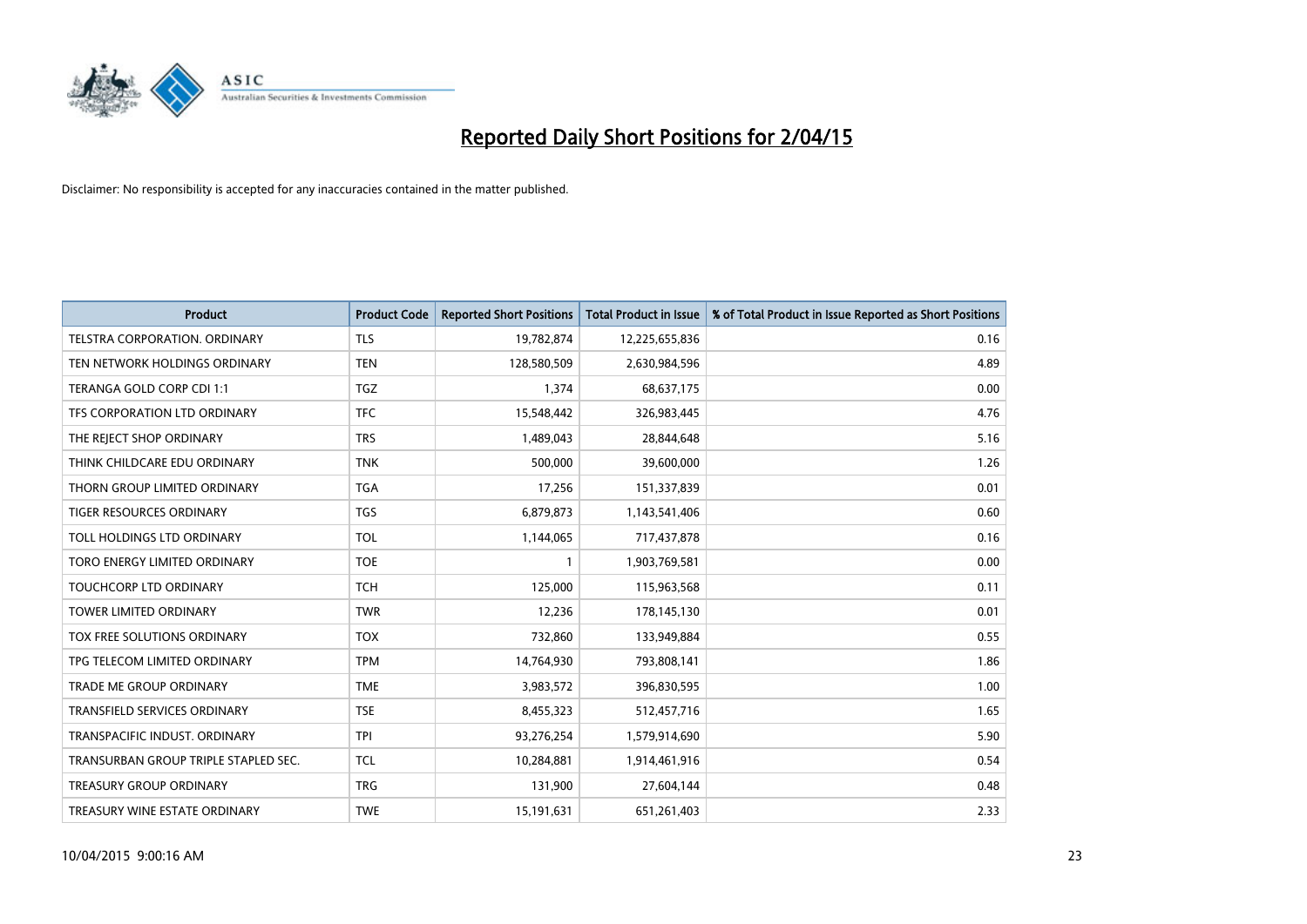

| <b>Product</b>                     | <b>Product Code</b> | <b>Reported Short Positions</b> | <b>Total Product in Issue</b> | % of Total Product in Issue Reported as Short Positions |
|------------------------------------|---------------------|---------------------------------|-------------------------------|---------------------------------------------------------|
| TRITON MIN LTD ORDINARY            | <b>TON</b>          | 120,000                         | 331,296,979                   | 0.04                                                    |
| TROY RESOURCES LTD ORDINARY        | <b>TRY</b>          | 5,535,064                       | 195,265,161                   | 2.83                                                    |
| UGL LIMITED ORDINARY               | UGL                 | 17,322,056                      | 166,511,240                   | 10.40                                                   |
| UNILIFE CORPORATION CDI 6:1        | <b>UNS</b>          | 124,604                         | 263,223,282                   | 0.05                                                    |
| UXC LIMITED ORDINARY               | <b>UXC</b>          | 368,684                         | 331,770,881                   | 0.11                                                    |
| <b>VEDA GROUP LTD ORDINARY</b>     | <b>VED</b>          | 10,632,013                      | 842,455,407                   | 1.26                                                    |
| VILLA WORLD LTD. ORDINARY          | <b>VLW</b>          | 71,078                          | 110,344,277                   | 0.06                                                    |
| VILLAGE ROADSHOW LTD ORDINARY      | <b>VRL</b>          | 4,484,777                       | 159,522,488                   | 2.81                                                    |
| VIRGIN AUS HLDG LTD ORDINARY       | <b>VAH</b>          | 29,250,631                      | 3,524,912,131                 | 0.83                                                    |
| <b>VIRTUS HEALTH LTD ORDINARY</b>  | <b>VRT</b>          | 4,013,131                       | 79,935,938                    | 5.02                                                    |
| VISION EYE INSTITUTE ORDINARY      | <b>VEI</b>          | 343,685                         | 179,546,437                   | 0.19                                                    |
| <b>VOCATION LTD ORDINARY</b>       | <b>VET</b>          | 3,967,354                       | 230,000,000                   | 1.72                                                    |
| <b>VOCUS COMMS LTD ORDINARY</b>    | <b>VOC</b>          | 6,594,375                       | 105,441,949                   | 6.25                                                    |
| WARRNAMBOOL CHEESE ORDINARY        | <b>WCB</b>          | 19                              | 56,098,797                    | 0.00                                                    |
| <b>WATPAC LIMITED ORDINARY</b>     | <b>WTP</b>          | 4,251,117                       | 189,258,397                   | 2.25                                                    |
| <b>WDS LIMITED ORDINARY</b>        | <b>WDS</b>          | 50,000                          | 144,740,614                   | 0.03                                                    |
| WEBJET LIMITED ORDINARY            | <b>WEB</b>          | 545,990                         | 80,397,959                    | 0.68                                                    |
| <b>WESFARMERS LIMITED ORDINARY</b> | <b>WES</b>          | 9,411,785                       | 1,123,752,517                 | 0.84                                                    |
| WESTERN AREAS LTD ORDINARY         | <b>WSA</b>          | 2,562,645                       | 232,580,131                   | 1.10                                                    |
| WESTERN DESERT RES. ORDINARY       | <b>WDR</b>          | 2,490,070                       | 620,049,919                   | 0.40                                                    |